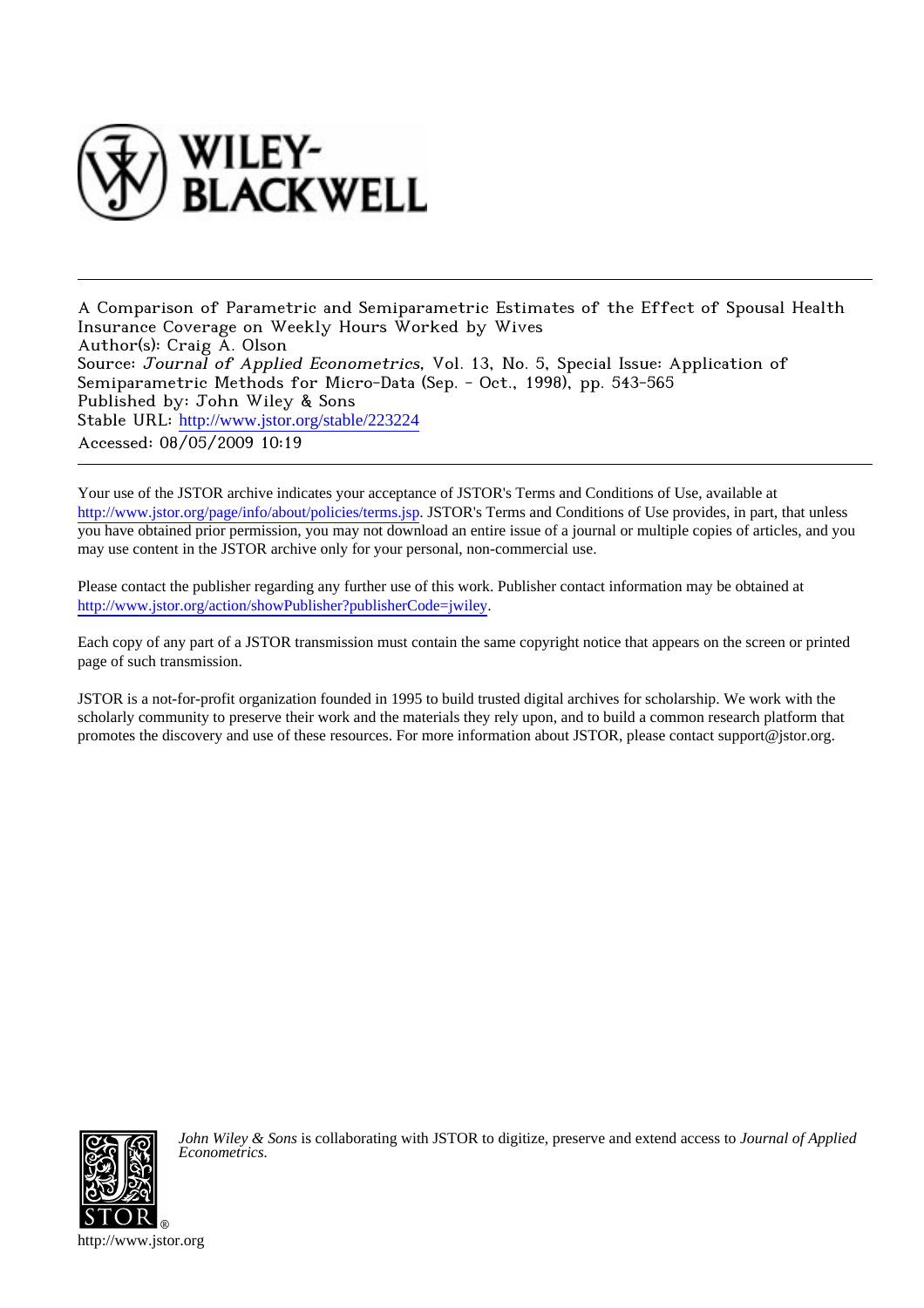# **A COMPARISON OF PARAMETRIC AND SEMIPARAMETRIC ESTIMATES OF THE EFFECT OF SPOUSAL HEALTH INSURANCE COVERAGE ON WEEKLY HOURS WORKED BY WIVES**

#### **CRAIG A. OLSON\***

**School of Business & Industrial Relations Research Institute, University of Wisconsin-Madison, 975 University Ave, Madison, WI 53706-1323, USA** 

#### **SUMMARY**

**Health insurance in the USA for most of the non-aged population is provided as a fringe benefit that is received by an adult family member as part of his or her compensation package. In husband and wife households health insurance is more likely to be part of the husband's compensation package than the wife's compensation package. However, when a husband does not have employer-provided health insurance, his wife may seek health insurance through an employer. Because health insurance through one's employer typically requires that a worker is a full-time employee, spousal health insurance coverage for wives is predicted to influence their labour supply decisions. Parametric and semiparametric statistical models using March 1993 CPS data show wives without spousal health benefits are more likely to work full-time**  than those who do have spousal health benefits. © 1998 John Wiley & Sons, Ltd.

# **1. INTRODUCTION**

**Employer-provided health insurance is the dominant mechanism by which individuals in the USA under the age of 65 gain access to health care and insure their families and themselves against the financial burden caused by the costs of treating chronic and acute health conditions. The most recent published data from the Current Population Survey show that in 1995 84-6% of the US population was covered by public or private health insurance and employer-provided health insurance was the dominant form of coverage. In that year 70.3% of the population was covered by private health insurance and 87% of those individuals (61 1 % of the total population) gained health insurance benefits through a family member that received these benefits from a current or former employer (US Bureau of the Census, 1996).** 

**Relatively few part-time jobs provide health insurance benefits. In 1992 23% of employees working 34 hours per week or less received health insurance through their employer, whereas 70% of full-time (more than 34 hours/week) employees had employer provided health insurance. I hypothesize that wives who do not have health insurance coverage through their husband's employer are more likely to work full-time in order to obtain health insurance for themselves and for other family members than are wives who have health insurance through their husband's employer. Support for this proposition is found using both parametric and semiparametric estimation methods. Using CPS data from March 1993, I find women without spousal coverage were less likely to be out of the labour force than women with spousal coverage. Among working** 

**<sup>\*</sup> Correspondence to: C. Olson, School of Business & Industrial Relations Research Institute, University of Wisconsin-Madison, 975 University Ave, Madison, WI 53706-1323, USA E-mail: colson@bus.wisc.edn** 

**CCC 0883-7252/98/050543-23\$17.50 Received 15 October 1997 ? 1998 John Wiley & Sons, Ltd. Accepted 15 April 1998**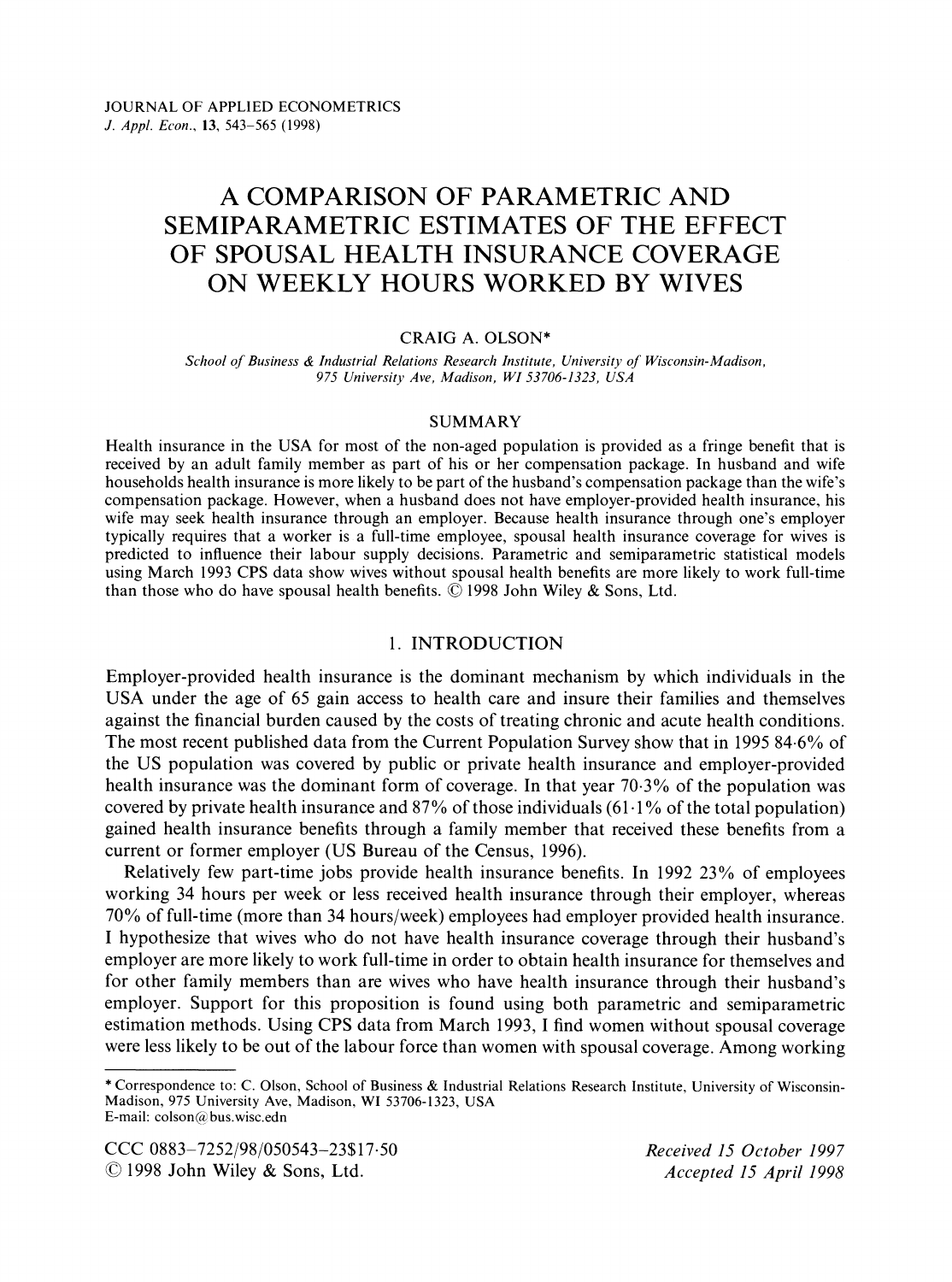**wives, those without spousal coverage were more likely to work full-time than wives with health benefits through their husband's employer.** 

**The paper is divided into eleven sections. The next section briefly describes the theoretical and empirical relationship between health insurance benefits and labour supply. Section 3 describes the data used to estimate the relationship between a husband's health insurance benefits and his wife's labour supply decisions. Section 4 describes and presents the results for four different parametric models of wives' labour supply decisions. Section 5 describes the semiparametric method of DiNardo, Fortin, and Lemieux (1996) and its application to the labour supply decision. The semiparametric estimates are presented in Section 6 and these estimates are compared to the parametric predictions in Section 7. Semiparametric estimates from an alternative counterfactual distribution are described and presented in Section 8. Section 9 compares the distribution of hours for working wives with and without spousal coverage after accounting for whether the wives without spousal coverage have health insurance through their own employer. Section 10 discusses the potential biases introduced by the endogeneity of husband's health insurance status and presents results using an alternative measure of spousal coverage. The paper concludes with a brief summary.** 

# **2. THE RELATIONSHIP BETWEEN HEALTH INSURANCE BENEFITS AND FULL-TIME EMPLOYMENT**

**Standard compensating wage theory applied to fringe benefits predicts that workers differ in their demand for employer-provided benefits and sort themselves across firms so that the mix of wages and fringe benefits match their preferences. Holding human capital and other variables influencing wages constant, workers that receive more generous fringe benefits are paid a lower wage than comparable workers who prefer fewer fringe benefits (Rosen, 1986). The standard figure illustrating this prediction is shown in Figure 1 where workers maximize their utility subject to a budget constraint defined by their human capital and ability levels. Worker A prefers a com**pensation package without any fringe benefits and a wage of  $W_A$  while Worker B accepts a job that provides a wage of  $W_B$  and fringe benefits costing  $FB_B$ .

**This simple model of fringe benefits does not account for the private information prospective employees have about their demand for health care. Individuals may have information about their own health or the health needs of other family members that is unobserved by the firm but affects their demand for employer-provided health insurance. This information asymmetry between the firm and the worker creates an adverse selection problem for the firm when it sets the wage and health insurance package it offers to employees. In the absence of adverse selection, Figure 1 shows employees bear the cost of expected health benefits through the downward**  adjustment in the wage rate from  $W_A$  to  $W_B$ ; the expected hourly cost of health insurance for full-time workers is  $(W_A - W_B)$ . Firms will be reluctant to hire a worker at the  $(W_B, FB_B)$ compensation package if they believe that the individual's expected health care needs exceed  $FB_B$ . **However, because individuals have better information about their expected health care needs**  than the firm, a firm offering the  $(W_B, FB_B)$  combination will be especially attractive to workers who expect their health care expenditures to exceed  $FB_B$ .

There are a variety of strategies firms may pursue to try to manage the adverse selection **problem created by the private information workers have about their health needs.' One strategy** 

**<sup>1</sup>For example, during the time period covered by this study, firms could minimize adverse selection by limiting benefits for the treatment of pre-existing health conditions.** 

**<sup>?) 1998</sup> John Wiley & Sons, Ltd.**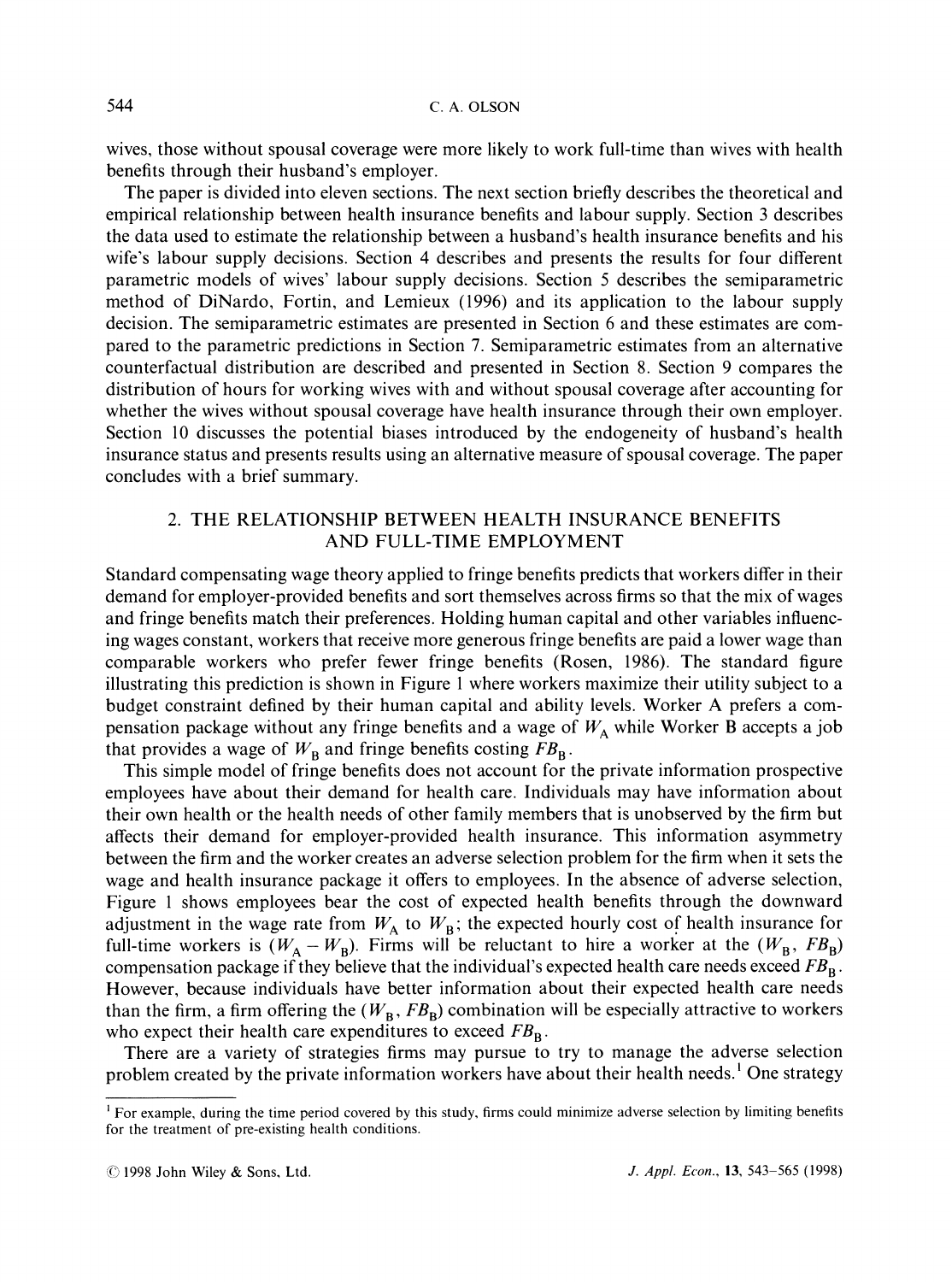

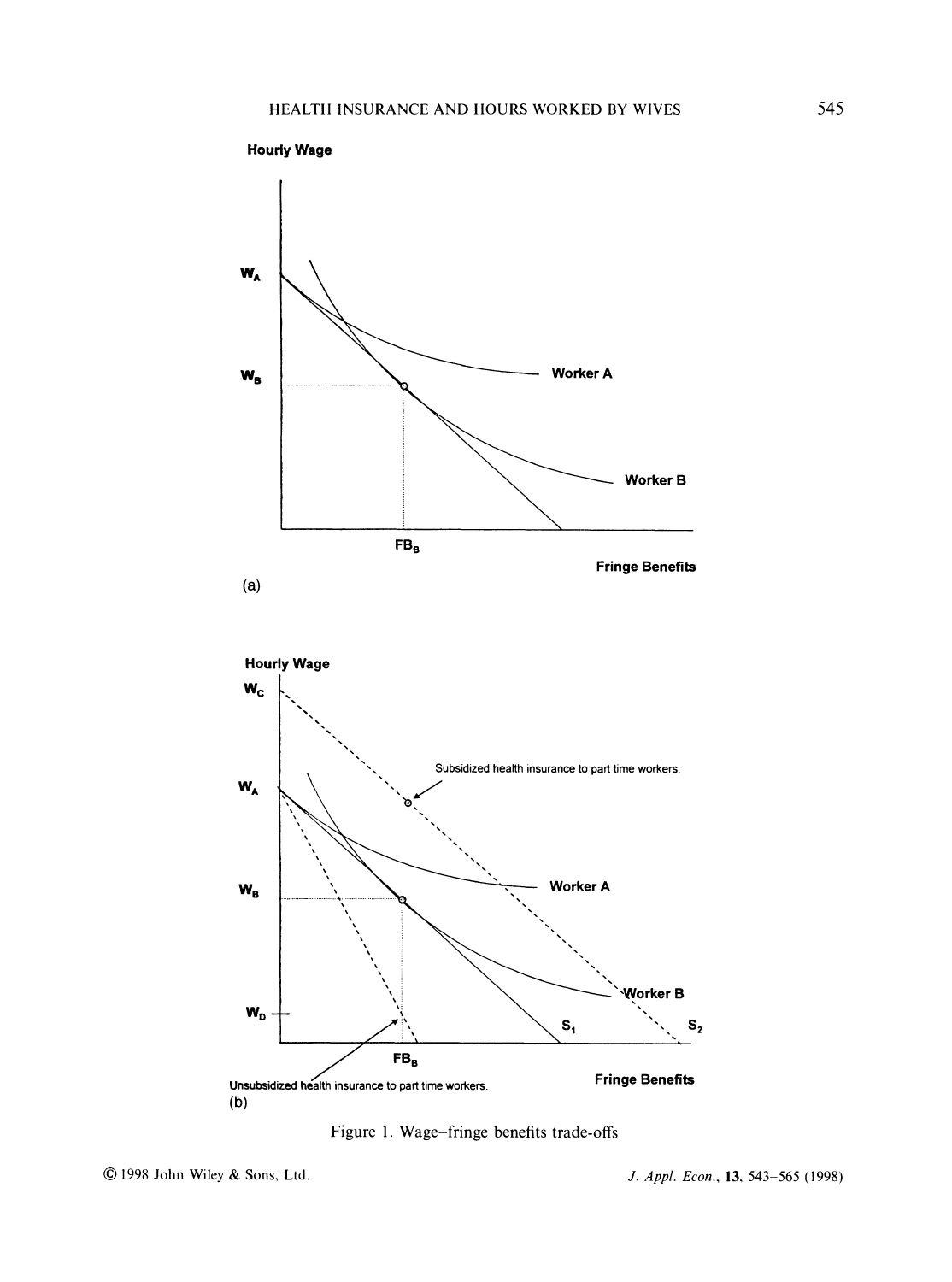**firms can use to reduce adverse selection is to limit health insurance coverage to full-time workers. There are a number of reasons a firm would choose this policy. First, a full-time work requirement may screen out workers with costly health care problems because these same health problems may preclude full-time employment.** 

**Second, firms providing health benefits to part-time workers will attract a part-time workforce with a higher unobserved demand for health benefits relative to either their full-time workforce or the part-time workers in firms which do not provide health insurance. This occurs because health insurance is a larger share of total compensation for part-time workers than for full-time workers.**  This effect is illustrated in Figure 1(b). If  $S<sub>1</sub>$  is the budget constraint describing the trade-off **between wages and health insurance for full-time workers and part-time employees work half the hours of full-time workers, then the hourly wage cost of health insurance for these workers is**   $2*(W_B - W_A)$  or  $(W_A - W_D)$ . The higher hourly price that part-time workers pay for health **insurance compared to the price paid by full-time workers will increase the relative attractiveness of the job to part-time workers with even higher unobserved demand for health care. Thus, extending health care to part-time workers would further exacerbate the adverse selection problem.** 

**To avoid increasing the extent of adverse selection among part-time workers, firms offering health insurance to part-time workers might decide to subsidize the cost of health insurance to**  part-time workers by paying these workers an hourly wage of  $W_B$  instead of  $W_D$ . This, however, is equivalent to shifting the budget constraint from  $S<sub>1</sub>$  to  $S<sub>2</sub>$  and raising total hourly compensation to  $W_c$  per hour. In competitive markets this is not a viable strategy for the firm because the hourly compensation rate is now higher than the wage  $(W<sub>A</sub>)$  paid by competitors who decide not **to provide health benefits to part-time workers. This discussion suggests firms will choose not to offer health insurance to part-time workers to avoid the higher adverse selection or higher labour costs such a benefit will likely entail.** 

**The empirical relationship between hours worked and employer-provided health insurance is shown in Figure 2. The data shown in this figure are from the March 1993 CPS and is for the sample of all employees, regardless of gender and marital status. The data points show the fraction of workers with health benefits through their own employer at each value for usual weekly hours. The sizes of the data points are proportional to the sample weighted number of individuals at each point. The line in the graph is the weighted estimated spline function with kink points at 19, 34 and 40 hours per week and the values above each line segment show the estimated slope and standard error for the line segment. The numbers in square brackets below the estimated relationship are the coverage levels at each of the kink points.** 

**Figure 2 shows that the positive relationship between hours worked per week and health insurance coverage is largely due to the sharp increase in coverage at 35 hours per week. Over the [1, 19] range there is no relationship between hours and the probability of having health benefits.**  Over the [19, 34] hour interval the probability of having health benefits increases by 1.6 percent**age points per hour. From 34 to 40 hours the probability of having health benefits increases by over 5 percentage points for each additional hour worked. Finally, above 40 hours per week there is no relationship between hours worked and the probability workers have health insurance. These data are generally consistent with the theoretical prediction from compensating wage theory and they suggest workers searching for a job with health benefits will have their greatest chances of success by searching for a full-time position. It is this relationship between full-time employment and health insurance coverage that leads to the prediction that wives who do not have health benefits through their husband's employer are more likely to work full-time in order to obtain these benefits.**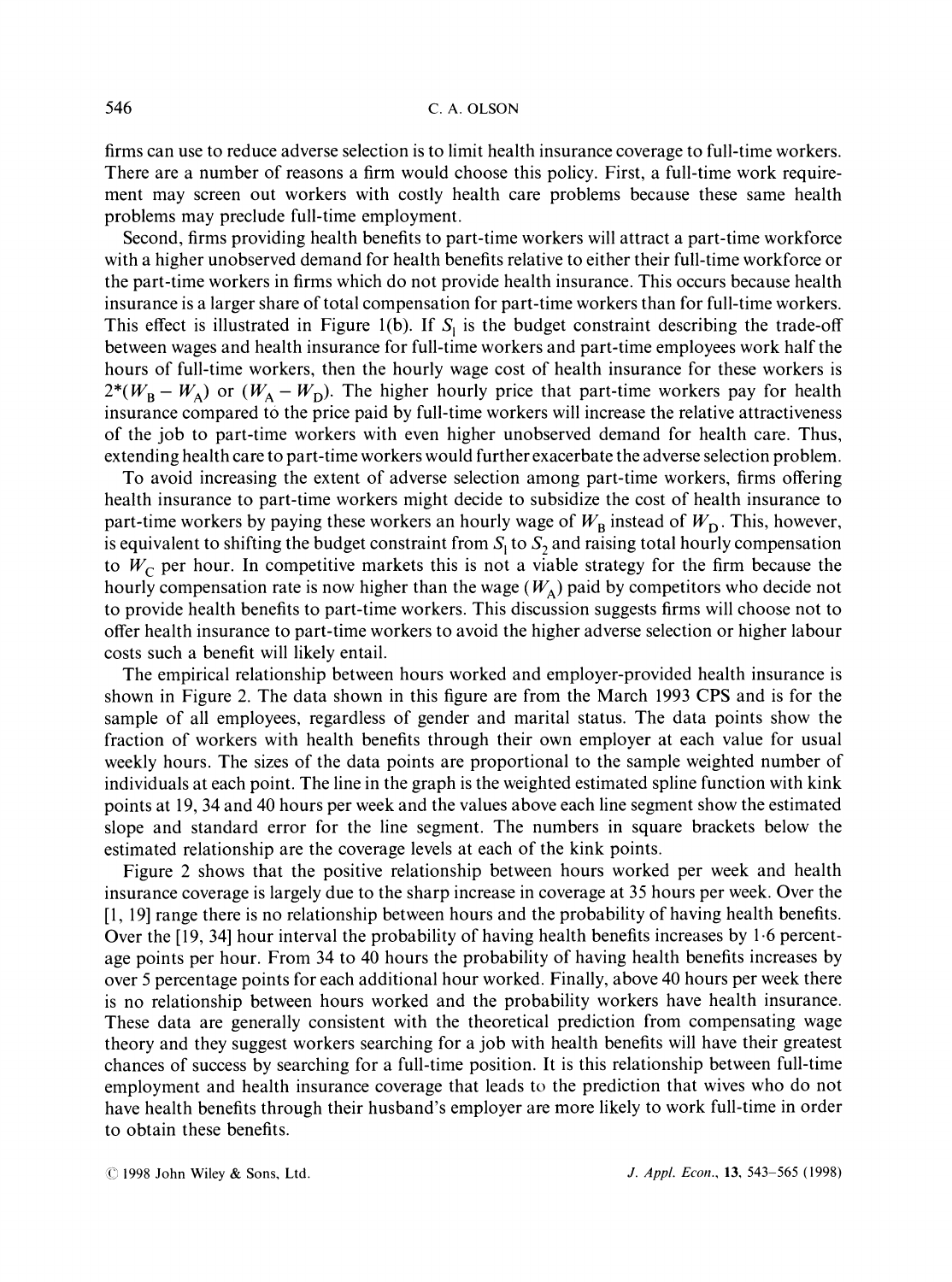

**Figure 2. Share of workers with own employer HI by hours worked, 1992** 

## **3. THE DATA**

**This section describes the sample of married couples that are used to investigate the impact of husbands' health insurance coverage on the labour supply decisions of wives. Each year since 1980 the March Supplement to the CPS has included a set of questions on health insurance. While there have been some changes in these questions over the years, these surveys provide reasonable data on the changing distribution of health insurance coverage in the USA. The data used in this study are from the March 1993 survey where the health insurance questions refer to benefits provided by the longest job held during 1992. Similarly, the labour supply measure is usual hours worked on the longest job held in 1992.** 

**The following steps were followed to create the sample used in the study. First, husbands and wives from single-family households were extracted to separate files. Records in these files were then matched on the household ID code to create a single record for each married couple included in the survey. Next, all couples were eliminated where the wife was over the age of 64 or her labour force status in March 1993 at the time of the interview was different from her status in 1992. Finally, households were elminiated where respondents were assigned allocated values for the relevant health insurance questions or for the husband's total earnings in 1992. Couples were also dropped from the sample if the wife's labour force status changed from 1992 to the time of the interview in March 1993. This produced a sample of 22,272 families. In 15,620 families the wife's usual hours worked per week in 1992 were greater than zero.** 

**An important distinction among husbands with health benefits through their own employer is whether their wives were also covered by this policy. Among married couples where the wife worked in 1992, 37 9% of the wives were married to husbands who did not have health benefits from their employer. Among those working wives married to husbands who did have health**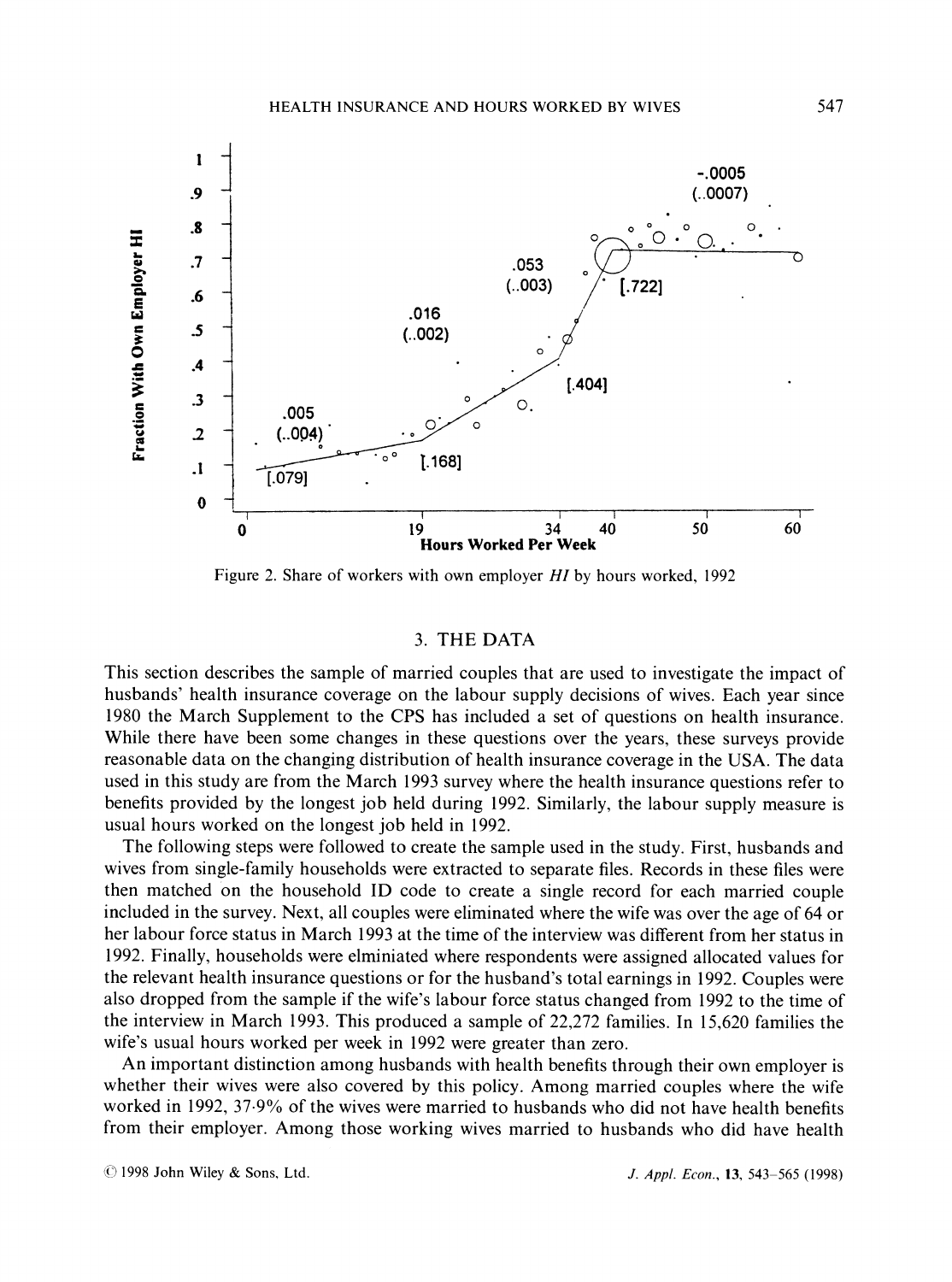**benefits, 23-8% were not covered by their husband's health insurance policy. Thus, 52 7% of all working wives were not covered by their husband's policy either because their husbands lacked health benefits or because they were not covered by their husband's health benefits. Among wives not in the labour force, 7% were married to husbands who do not receive any health benefits and 7% are married to husbands with health insurance that did not cover them. In this study I assume wives without spousal coverage either because their husbands lacked health benefits or because they were not covered by their husbands' benefits are equally likely to demand a job with health benefits. Thus, the relevant variable affecting a wife's labour supply decision is whether she is covered by the health benefits her husband receives through his employer.2** 

# **4. ALTERNATIVE PARAMETRIC ESTIMATES OF THE EFFECT OF SPOUSAL COVERAGE ON HOURS WORKED**

**The limited supply of part-time jobs offering health insurance implies that wives seeking jobs with health insurance because they lack spousal coverage will be more likely to seek full-time employment to obtain these benefits. Table I provides simple descriptive statistics consistent with this hypothesis. The table shows summary measures of hours worked per week by employed wives as a function of their coverage through their husbands' employer. While there is no difference in median hours worked by spousal coverage, wives who are not covered by their husbands' insurance worked an average of 3.7 hours per week more and were 15 percentage points more likely to be working 35 or more hours per week relative to wives with spousal coverage. In addition, the data show a significant difference in the labour force participation rates of wives based on spousal coverage. Wives without spousal coverage were significantly more likely to be working than wives with spousal coverage. The labour force participation rate for wives without spousal coverage was 74-1% and the rate for wives with spousal coverage was 66 1%. The percentage of wives with spousal coverage who worked 35 or more hours per week was 44.2% and 60-9% of the wives without spousal coverage worked at least 35 hours per week.** 

**While the preceding descriptive statistics suggest spousal coverage affects the labour supply decisions of wives, the simple bivariate relationship between wives' labour supply and spousal coverage could be due to other variables correlated with spousal coverage for wives and the labour supply decisions of wives. Four slightly different parametric statistical models were used** 

|                                                           | Mean hours | Median hours | Fraction with hours $=$ 35 |
|-----------------------------------------------------------|------------|--------------|----------------------------|
| All working wives                                         | 36.6       | 40           | 0.749                      |
| Working wives covered by husbands'<br>health benefits     | 34.7       | 40           | 0.668                      |
| Working wives not covered by<br>husbands' health benefits | 38.4       | 40           | 0.822                      |

**Table I. Hours worked per week by working wives based on their coverage under husbands' health benefits, 1992** 

 $N = 15,620$ .

**Author's tabulations from extract created from the March 1993 CPS. These are sample weighted estimates using the household sampling weights.** 

**<sup>2</sup>The potential bias this may introduce in the estimates is discussed in Section 10.**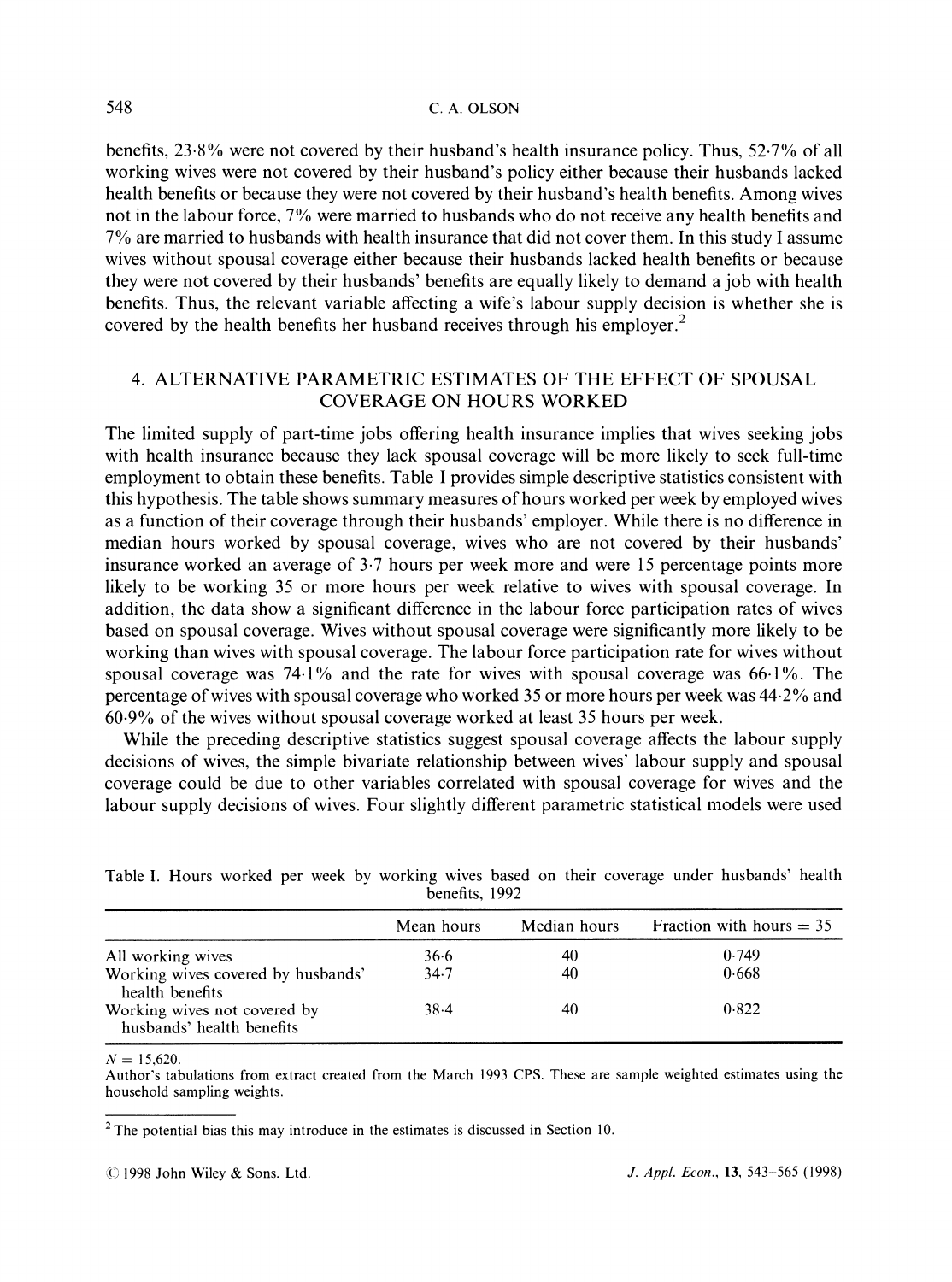**to estimate the following labour supply equation and control for these potentially confounding variables:** 

$$
Labour supply = Z\beta + \alpha(HHI) + \varepsilon
$$
 (1)

**HHI is a dummy variable equal to '1' if the wife in the family is covered by health insurance provided through her husband's job.3 The Z matrix includes the following covariates: five education dummies, three race/ethnicity dummies, potential labour market experience (e.g. ageyears of eduction-5), potential labour market experience, potential labour market experience,**  the presence and age of children in the household and husband's income. The labour supply **measure was one of four measures: (a) usual hours worked per week, (b) a labour force participation indicator variable measuring whether usual hours worked was greater than zero, (c) a categorical variable denoting if hours of work per week were zero, greater than zero but less than 35 or greater than or equal to 35 hours per week, or (d) a categorical variable indicating if hours were greater than zero, greater than zero but less than 35, greater than or equal 35 hours and less than or equal to 40 hours or greater than 40 hours. This last measure of labour supply was motivated by Figure 2 which shows the probability of having a job with health insurance does not increase with hours after 40 hours per week. This figure suggests most of the effects of spousal coverage on labour supply are likely to occur between the [0, 34]- and [35, 40]-hour intervals. A Tobit model was estimated using labour supply measure (a). Labour supply measure (b) was estimated using a binary probit model and labour supply measures (c) and (d) were estimated as ordered probit models.** 

**The estimates for the four parametric models are shown in Table II. The parameter estimates for the covariates are in the expected direction. Wives with children work fewer hours per week and children under the age of six have a larger predicted effect on hours than the number of children over the age of six. Wives with a college education work more hours per week than less educated wives. The negative coefficient on husband's earned income is consistent with a positive income effect on a wife's demand for leisure. The coefficients on HHI in the various statistical models are all statistically significant and in the predicted direction. Wives without spousal coverage were more likely to work longer hours than wives without spousal coverage. Discussion of the implied effect of the coefficients on HHI from these models for different measures of labour supply are presented and discussed later when these parametric estimates are compared to results from the semiparametric method.** 

**There are several other alternative explanations for the results reported in Table II. First, husbands' health insurance coverage may simply index 'better' jobs. This alternative explanation implies a correlation between 'good' and 'bad' jobs and husbands' health insurance coverage after conditioning on husband's income. To further investigate this alternative, a model was estimated that included the demographic characteristics of the husband (education, race, potential experience) in the wife's labour supply equation. While some of these variables were statistically significant, including these variables did not significantly change the coefficients on HHI in any of the models.4** 

**<sup>3</sup>Whether or not the wife has health insurance on her job is not included in the labour supply equation because health insurance coverage and hours worked are assumed to be jointly chosen by the wife given the employer constraint that full-time work is required to receive health benefits. This labour supply equation is most appropriately thought of as a 'reduced-form' equation where husband's health insurance coverage influences both a wife's health insurance coverage** 

These results are available from the author upon request.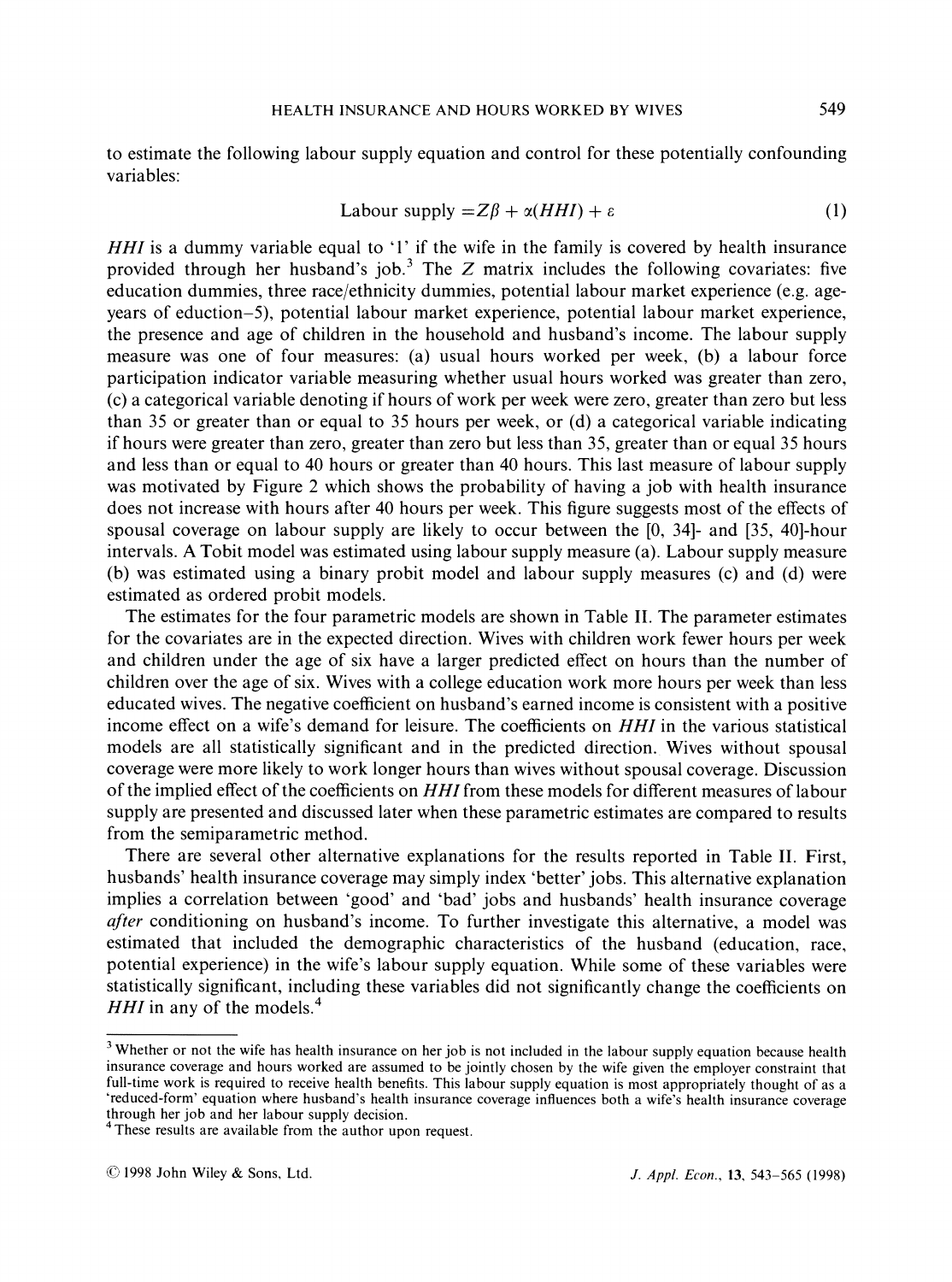|                                      | Probit<br><b>LFP</b> | Ordered probit<br>NLF/PT/FT | Ordered probit<br>$NLF/PT/35-40/ > 40$ | Tobit<br>model |
|--------------------------------------|----------------------|-----------------------------|----------------------------------------|----------------|
| Constant                             | 0.749                | $-0.654$                    | $-0.439$                               | 20.543         |
|                                      | (0.088)              | (0.076)                     | (0.070)                                | (1.472)        |
| HHI                                  | $-0.283$             | $-0.373$                    | $-0.336$                               | $-6.67$        |
|                                      | (0.021)              | (0.018)                     | (0.016)                                | (0.345)        |
| 9-11 years of education              | 0.093                | 0.105                       | 0.132                                  | 3.397          |
|                                      | (0.055)              | (0.052)                     | (0.050)                                | (1.071)        |
| 12 years of education                | 0.529                | 0.504                       | 0.491                                  | 12.102         |
|                                      | (0.049)              | (0.046)                     | (0.045)                                | (0.949)        |
| 13-15 years of education             | 0.682                | 0.602                       | 0.585                                  | 14.18          |
|                                      | (0.051)              | (0.048)                     | (0.046)                                | (0.982)        |
| 16 years of education                | 0.774                | 0.727                       | 0.792                                  | 16.47          |
|                                      | (0.055)              | (0.050)                     | (0.048)                                | (1.024)        |
| $>16$ years of education             | 1.026                | 0.95                        | 1.055                                  | 20.875         |
|                                      | (0.066)              | (0.058)                     | (0.053)                                | (1.124)        |
| <b>Black</b>                         | 0.22                 | 0.306                       | 0.181                                  | 4.412          |
|                                      | (0.040)              | (0.035)                     | (0.030)                                | (0.634)        |
| Neither black nor white              | $-0.152$             | $-0.057$                    | $-0.019$                               | $-1.629$       |
|                                      | (0.132)              | (0.121)                     | (0.110)                                | (2.340)        |
| Hispanic                             | $-0.227$             | $-0.166$                    | $-0.159$                               | $-3.776$       |
|                                      | (0.045)              | (0.041)                     | (0.038)                                | (0.813)        |
| Potential LF exp.                    | 0.044                | 0.055                       | 0.057                                  | 0.796          |
|                                      | (0.010)              | (0.009)                     | (0.008)                                | (0.166)        |
| Potential LF $exp.2/100$             | $-0.2$               | $-0.226$                    | $-0.21$                                | $-2.41$        |
|                                      | (0.046)              | (0.039)                     | (0.035)                                | (0.751)        |
| Potential LF exp. <sup>3</sup> /1000 | 0.007                | 0.01                        | 0.007                                  | $-0.167$       |
|                                      | (0.006)              | (0.005)                     | (0.005)                                | (0.100)        |
| No. of children $<$ 6 years old      | $-0.566$             | $-0.535$                    | $-0.471$                               | $-10.541$      |
|                                      | (0.017)              | (0.015)                     | (0.014)                                | (0.291)        |
| No. of children 6-18 years old       | $-0.165$             | $-0.201$                    | $-0.19$                                | $-3.822$       |
|                                      | (0.011)              | (0.010)                     | (0.009)                                | (0.191)        |
| Husband's earned income              | $-0.027$             | $-0.022$                    | $-0.015$                               | $-0.484$       |
| (\$10,000)                           | (0.005)              | (0.004)                     | (0.004)                                | (0.077)        |
| North Central Region                 | 0.055                | 0.053                       | 0.098                                  | 1.627          |
|                                      | (0.029)              | (0.025)                     | (0.022)                                | (0.477)        |
| South Region                         | $-0.12$              | $-0.004$                    | 0.043                                  | $-0.097$       |
|                                      | (0.027)              | (0.023)                     | (0.021)                                | (0.448)        |
| West Region                          | $-0.114$             | $-0.072$                    | $-0.016$                               | $-0.77$        |
|                                      | (0.030)              | (0.026)                     | (0.024)                                | (0.504)        |
| Cut Point, ge 35 hours               |                      | $-0.111$                    | 0.1                                    |                |
|                                      |                      | (0.076)                     | (0.069)                                |                |
| Cut Point, gt 40 hours               |                      |                             | 1.587                                  |                |
|                                      |                      |                             | (0.070)                                |                |
| $\sigma_r^{\cdot 5}$                 |                      |                             |                                        | 22.615         |
|                                      |                      |                             |                                        | (0.139)        |

**Table II. Probit and Tobit model estimates of the usual hours worked per week, married women, 1992** 

**Standard errors are in parentheses.** 

**A second alternative explanation is that the effect of husbands' health insurance coverage on the labour supply of wives simply reflects the income effect of these health benefits. This is not a plausible explantation because the magnitudes of the coefficients on HHI are simply too large**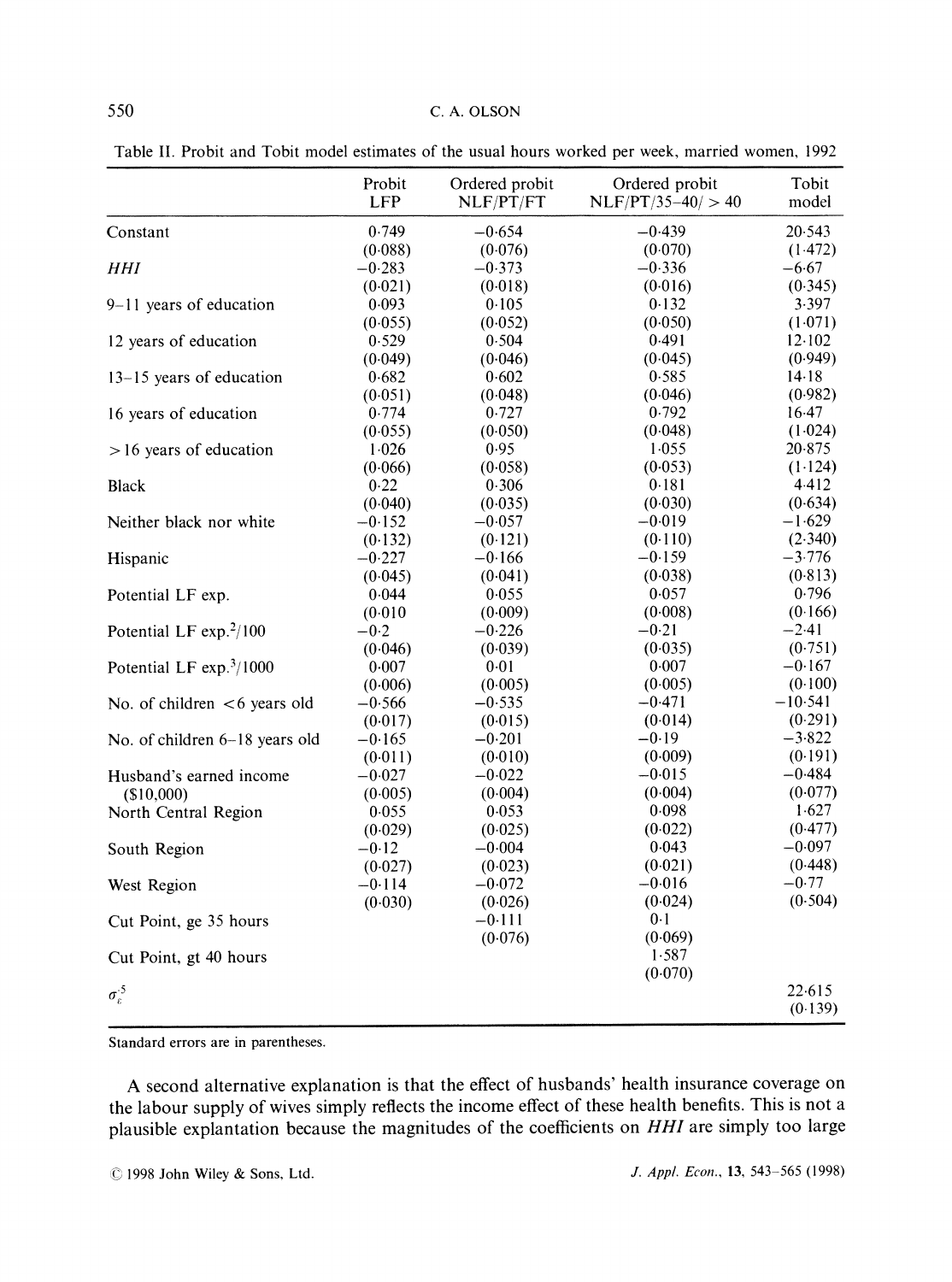**relative to the size of the coefficient on husbands' earned income. For example, in the Tobit model, a \$10,000 decline in husband's income produces a predicted 0.42 hour decline in the work**  week. This compares to the predicted effect of losing health insurance of 6.06 hours.<sup>5</sup> If the effect **of husbands' health coverage was due only to the income effect of the benefit, the estimated effect of HHI implied by the Tobit model corresponds to an income effect on labour supply worth far more than the cost of health insurance. Thus, the estimated effect of HHI is not due to pure income effects.** 

#### **5. A SEMIPARAMETRIC STATISTICAL MODEL OF HOURS WORKED BY WIVES**

**Though the estimates in Table II are in the predicted direction, they may be biased because the model assumes that the error term is normally distributed with a constant variance. It is well known that violations of these assumptions produce biased parameter estimates (Goldberger, 1983). There is evidence that these assumptions will not hold in this context. Therefore, the semiparametric method developed by DiNardo, Fortin, and Lemieux (1996) is used to reestimate the impact of spousal coverage on labour supply and to provide a comparison to the different parametric models. The use of DiNardo et al. was motivated by Figure 3. This figure shows the sample weighted hours distribution for wives with and without coverage through their spouse. These distributions show the expected and substantial mass points at 0 and 40 hours per week for both groups of workers and much smaller peaks at 5- and 10-hour intervals. Thirty-four per cent of the sample with spousal coverage worked zero hours while 26% without spousal** 



**Figure 3. Density of hours/week for wives by husbands' HI** 

**? 1998 John Wiley & Sons, Ltd.** 

**J. Appl. Econ., 13, 543-565 (1998)** 

**<sup>5</sup> These values were calculated for a white, high school-educated wife with average potential labour market experience, one child 6-18 years old, a husband with earnings equal to the sample mean and HHI equal to one. The values reported are the changes in expected hours per week given a \$10,000 decline in the husband's income or the loss of spousal health insurance coverage.**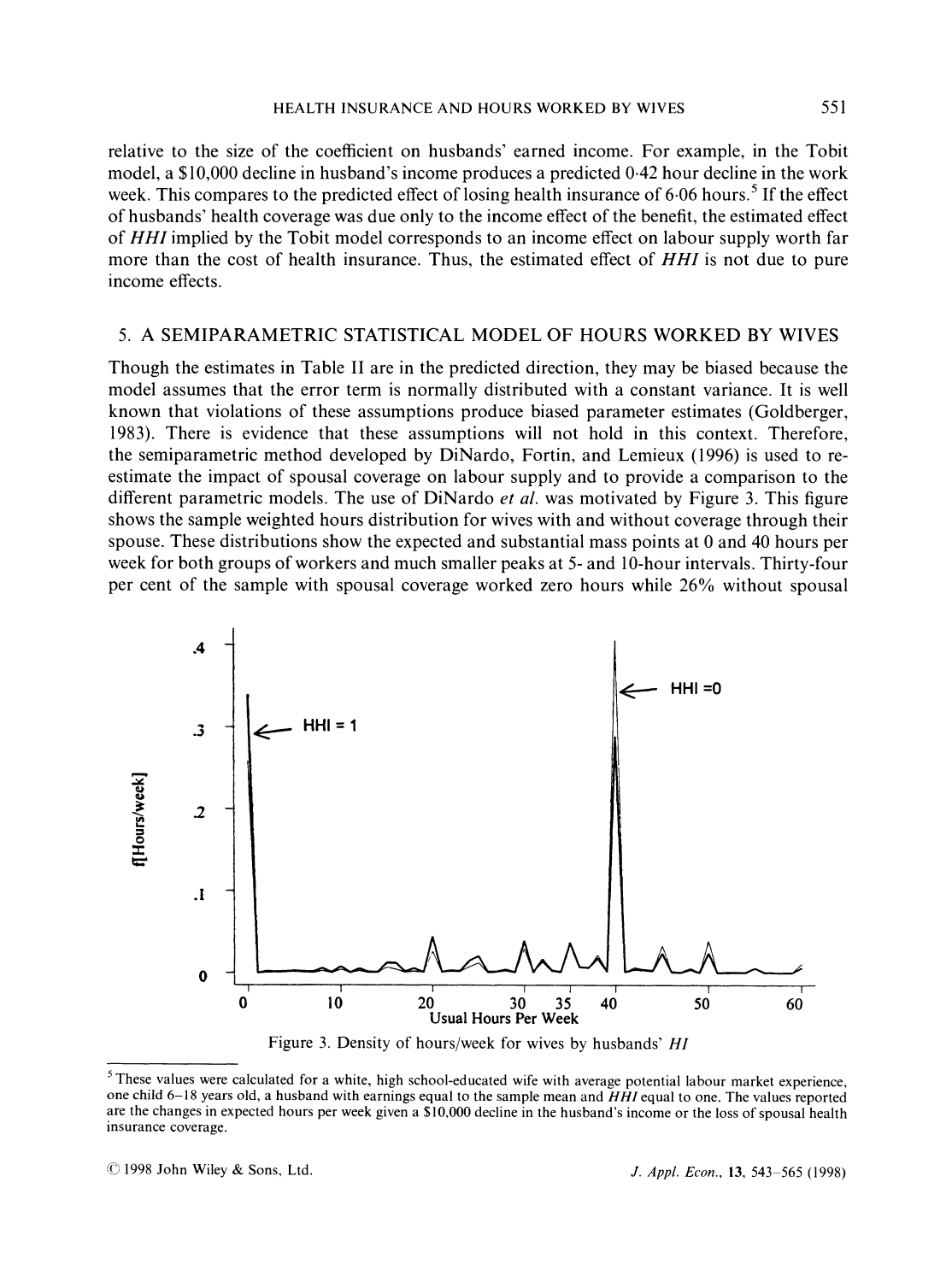



**coverage were out of the labour force. On the other hand, 44% without spousal coverage worked exactly 40 hours per week and 32 1% of wives with spousal converge work 40 hours per week. Figure 3 also shows slightly more probability mass in the 10-34-hour interval for wives with spousal coverage.** 

**A clearer illustration of the differences in the two distributions is shown in Figure 4 and Table III. Figure 4 plots the estimated cumulative distribution functions for wives based on spousal coverage and Table III shows selected points along these distributions. As noted earlier,** 

|       | $F$ (hours)         |                  |
|-------|---------------------|------------------|
| Hours | No spousal coverage | Spousal coverage |
| 0     | 0.259               | 0.339            |
| 10    | 0.270               | 0.362            |
| 15    | 0.280               | 0.382            |
| 20    | 0.314               | 0.446            |
| 25    | 0.339               | 0.488            |
| 30    | 0.373               | 0.536            |
| 34    | 0.391               | 0.558            |
| 35    | 0.429               | 0.596            |
| 40    | 0.873               | 0.917            |
| 45    | 0.923               | 0.954            |

**Table III. Selected points along F(hours) for working wives with and without spousal coverage, 1992** 

 $N = 22,272.$ 

**Author's tabulations from extract created from the March 1993 CPS. These are sample weighted estimates using the household sampling weights.**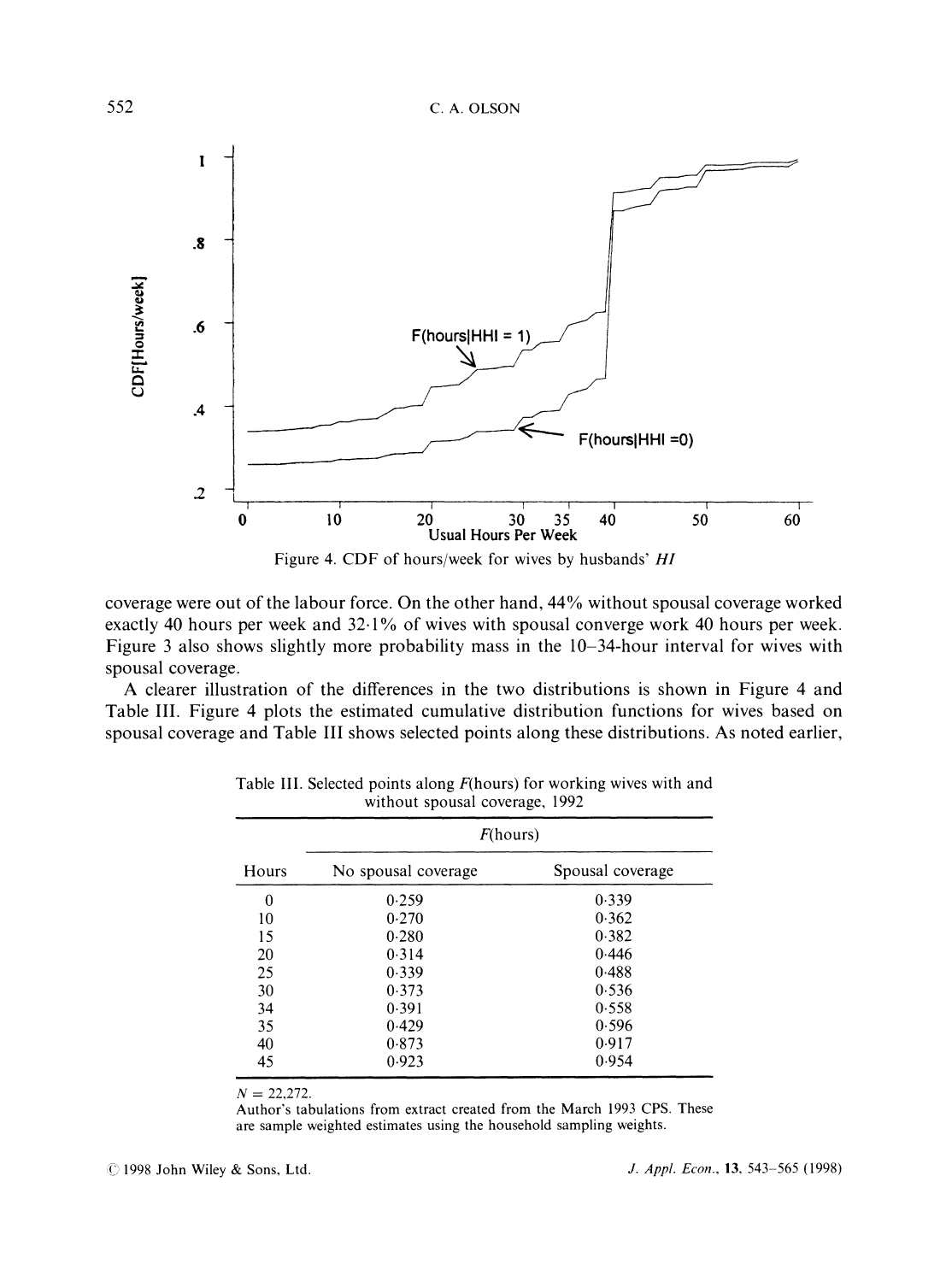**the difference in labour force participation rates is 0.08. At 15 hours the difference in the CDFs is 0-102. Thus, 78% of the difference in the CDFs at 15 hours is generated by differences in labour force participation rates. Between 15 and 34 hours the CDFs diverge, reflecting relatively more part-time employment among wives with spousal benefits. While I 1 \*1 % of wives without spousal coverage work 16-34 hours, 17-6% of wives with spousal coverage work 16-34 hours. The difference between the CDFs reaches a maximum of 0 167 at 34 hours and the two distributions nearly coverage at 40 hours where the difference is only 0-0404. While Figure 4 is consistent with the hypothesized effect of HHI on hours worked, the differences may also reflect other differences in the characteristics of wives that are correlated with spousal coverage.** 

**The method developed by DiNardo et al. (1996) adjust these unconditional hours distributions for differences in the observable variables affecting hours worked. The hours distributions for wives with and without spousal coverage can be expressed as:** 

$$
f(\text{hours} | HHI = 1) = f(\text{hours} | I_{\text{HOURS}} = 1, I_Z = 1)
$$
  
= 
$$
\int f(\text{hours} | I_{\text{HOURS}} = 1, Z, I_{\text{HHI}} = 1) \, \text{d}F(Z | I_Z = 1)
$$
 (2)  

$$
f(\text{hours} | HHI = 0) = f(\text{hours} | I_{\text{HOURS}} = 0, I_Z = 0)
$$
  
= 
$$
\int f(\text{hours} | I_{\text{HOURS}} = 0, Z, I_{\text{HHI}} = 0) \, \text{d}F(Z | I_Z = 0)
$$
 (3)

In these equations  $I_i = 1$  if the distribution of the *j*th variable(s) comes from the sample where wives have coverage through their husband's job  $(HHI = 1)$  and  $I<sub>i</sub> = 0$  if the distribution of the **jth variable comes from the sample where wives do not have coverage through their husband's job. The difference between equations (3) and (2) can be written as** 

$$
f(\text{hours} \mid HHI = 1) - f(\text{hours} \mid HHI = 0) = f(\text{hours} \mid I_{\text{HHI}} = 1, I_Z = 1) - f(\text{hours} \mid I_{\text{HHI}} = 1, I_Z = 0) + [f(\text{hours} \mid I_{\text{HHI}} = 1, I_Z = 0) - f(\text{hours} \mid I_{\text{HHI}} = 0, I_Z = 0)]
$$
\n(4)

**The first two terms describe differences in hours for those with spousal coverage assuming these wives had the Z attributes of wives without spousal coverage but the structure of their labour supply decisions remained unchanged. The terms in square brackets describe the difference in hours between those with and without spousal coverage not attributable to the Z attributes. As in a decomposition based on a linear regression model (Oaxaca, 1973), this difference can be attributed to spousal coverage if there are no other omitted variables affecting hours that are correlated with HHI.** 

**DiNardo** *et al.* **show that the counterfactual distribution, f(hours**  $|I_{\text{HOLRS}} = 1, I_{Z} = 0$ **), can be estimated using standard kernel density methods where the data for wives with spousal coverage are reweighed using the following variable:** 

$$
K_z = \{ \Pr(HHI = 0 \mid Z) / \Pr(HHI = 1) \} / \{ \Pr(HHI = 1 \mid Z) / \Pr(HHI = 0) \}
$$

This reweighting term is estimated using the entire sample.  $Pr(HHI = 0 | Z)$  and  $Pr(HHI = 1 | Z)$ **are calculated for each observation based on a probit model of spousal coverage using the same**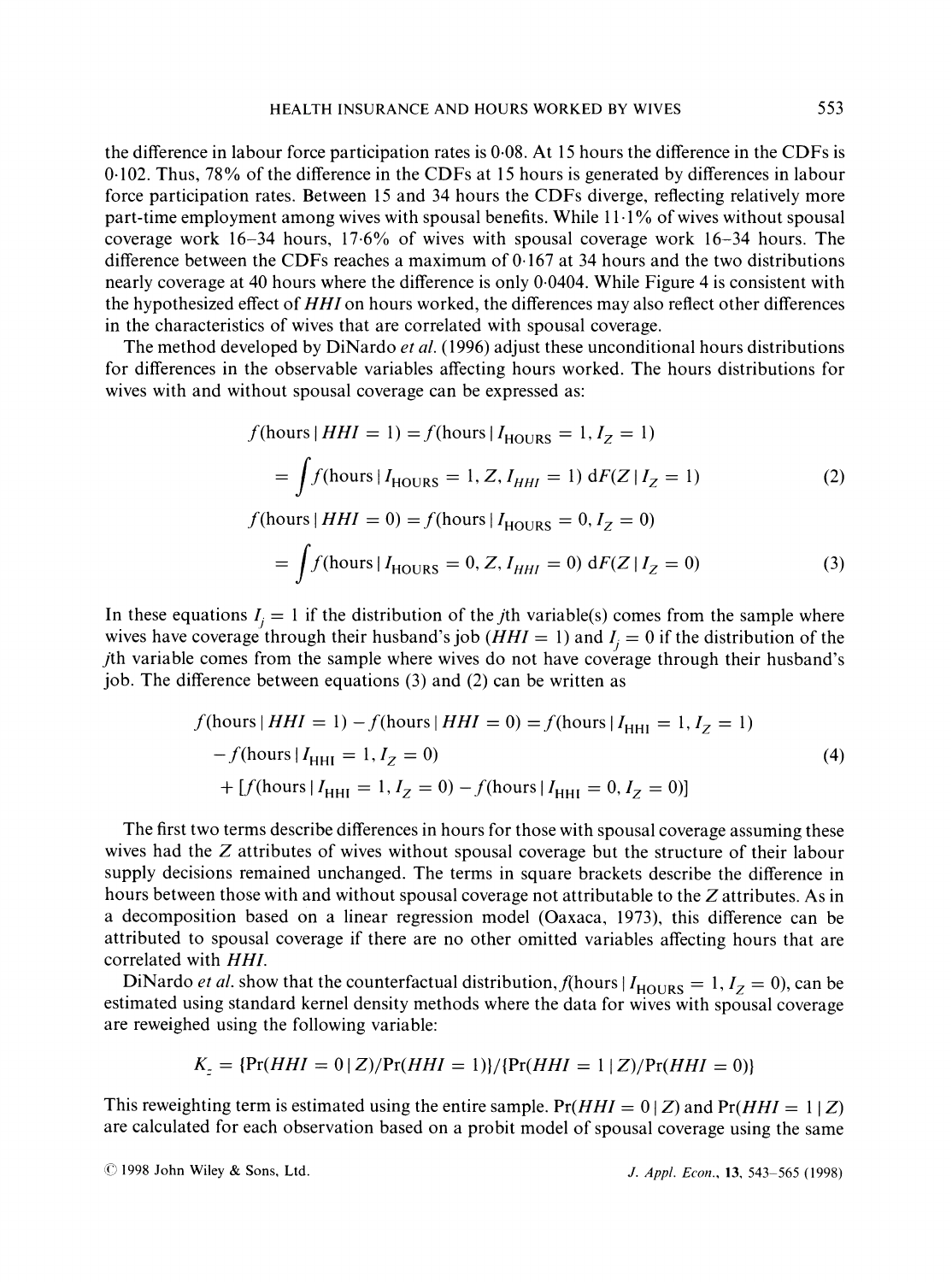set of exogenous variables used in the Tobit and probit models.  $Pr(HHI = 1)$  and  $Pr(HHI = 0)$ **are the unconditional probabilities that wives in the sample do or do not have spousal coverage.** 

**The kernel density estimate of the counterfactual distribution is then obtained by estimating the following equation over the sub-sample of wives with spousal coverage:** 

$$
f(\text{hours} \, | \, I_{\text{HHI}} = 1, I_Z = 0)_I = \Sigma[(w_i K_{Z,i}/h)G(\text{hours}_i/h)] \tag{5}
$$

 $W_i$  is the household sampling weight  $(\Sigma w_i = 1)$ ,  $K_{\mathbf{Z} i}$  is defined above and h is the estimated **bandwidth. The bandwidth was selected using the Sheather and Jones (1991) technique and is the same method used by DiNardo et al. (Sheather and Jones, 1991). G(.) is the kernel and is assumed to be Gaussian distributed.** 

**As equation (4) shows, the differences between the estimates of equation (5) and an estimate of**   $f(\text{hours} | I_{\text{HOLRS}} = 1, I_Z = 1)$  shows how  $f(\text{hours})$  for wives with spousal coverage would change **if these wives had the Z attributes of wives without spousal coverage but the structure of their labour supply decisions given these Zs was unchanged. The differences between the estimate of equation (5) and an estimate of f(hours**  $I_{\text{HOLRS}} = 0$ **,**  $I_Z = 0$ **) are the differences in hours worked between those with and without spousal coverage that are not captured by the Z variables. I attributed this difference to spousal coverage. The density functions**  $f(\text{hours} | I_{\text{HOLIRS}} = 1,$  $I_Z = 1$ ) and f(hours  $I_{\text{HOLRS}} = 0$ ,  $I_Z = 0$ ) were estimated using equation (5) and by setting the reweighing variable,  $K_{z,i}$ , equal to one for everybody.

## **6. THE SEMIPARAMETRIC ESTIMATES**

**Figure** 5(a) plots the estimates of  $F(\text{hours} | I_{HH} = 0, I_Z = 0)$ ,  $F(\text{hours} | I_{HH} = 1, I_Z = 1)$  and  $F(\text{hours} | I_{HH} = 1, I_Z = 0)$ . Slightly less than 17% of the difference in the CDFs at 40 hours can be accounted for by differences in the exogenous variables. Figure 5(b) plots  $F(\text{hours} | I_{HH} = 1,$  $I_Z = 0$ ) – F(hours  $I_{HHI} = 0$ ,  $I_Z = 0$ ). This figure shows that the differences between the CDFs **begin with a difference in the labour force participation rates of 0-069 and then increases to 0 1369 at 33 hours per week before narrowing to 0.0366 points at 40 hours. The sharp drop in the difference between the CDFs over the 35-40-hour interval is consistent with a hypothesized threshold for gaining health benefits that corresponds to 'full-time' employment.** 

**The results in Figure 5(a) and 5(b) were used to estimate the effect of spousal coverage on the labour supply decisions of wives. The estimated fraction of wives working more than 40 hours per**  week is 0.127 for F(hours  $I_{HHI} = 0$ ,  $I_Z = 0$ ) and 0.09 for the counterfactual distribution. I **assume this difference in the Pr(Hours > 40) is not due to differences in spousal coverage but attributable to other unobservables correlated with spousal benefits. This assumption is consistent with Figure 2 which shows the probability of having a job with health insurance does not increase with hours worked beyond 40 hours per week. If this assumption is not valid, the following calculations understate the effect of spousal coverage on labour supply. I also assume spousal coverage accounts for the convergence in the distributions over the 35-40-hour interval because wives without coverage are more likely to work full-time to gain health benefits. These two assumptions imply the change in the differences between the two CDFs from 34 through 40 hours reflects the effect of spousal coverage. This change in the differences between the CDFs is equal to 0-099 (e.g. 0. 136-0-037) and is an estimate for the fraction of wives who would move between full-time employment and either part-time employment or leave the labour force as a result of changes in spousal coverage.**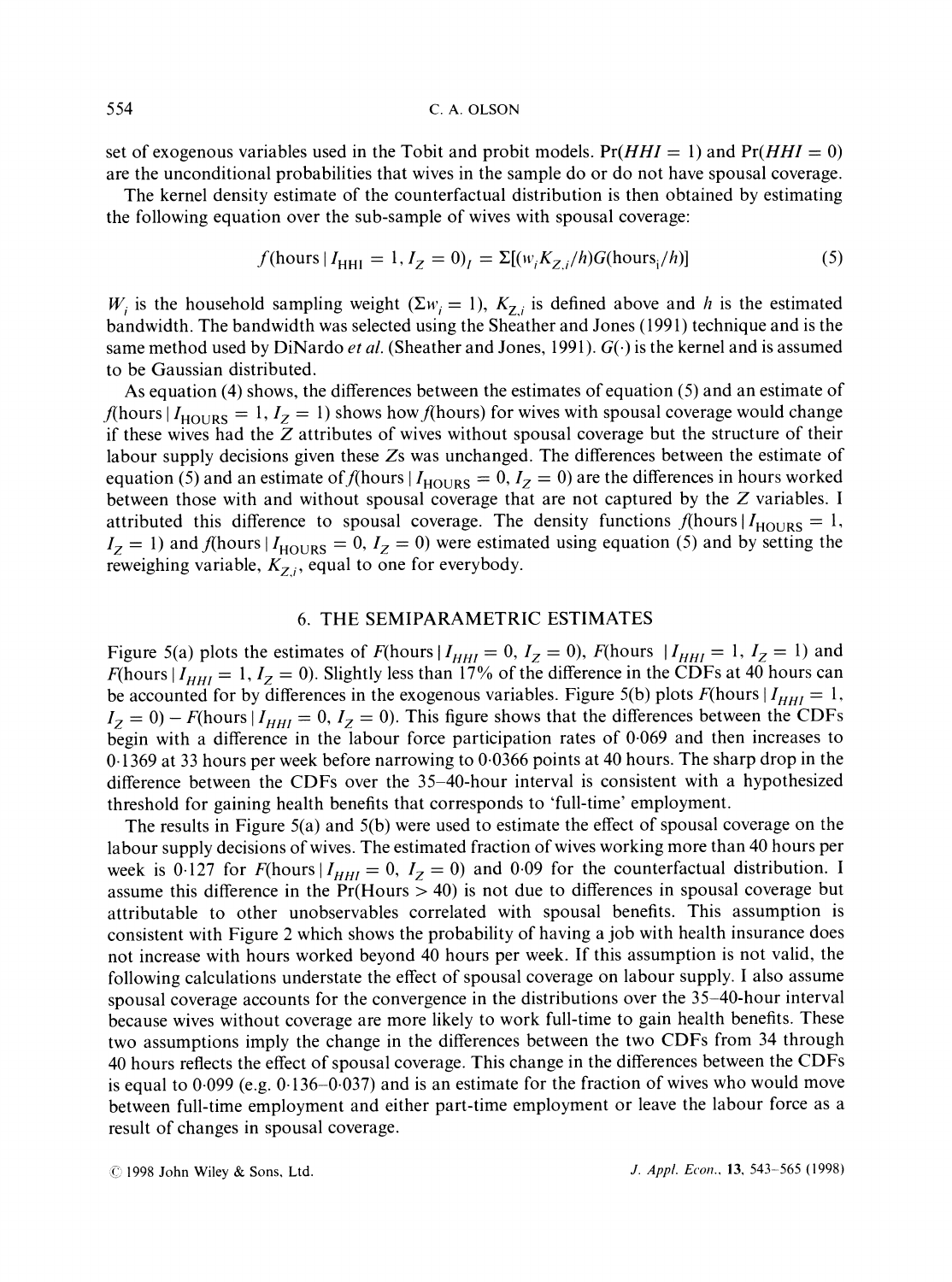

**Figure 5. (a) CDF of hours/week for wives by husbands' HI. (b) Difference in CDF of hours/week for working wives by husbands' HI** 

**The 0 099 change in the differences between the CDFs over the 35-40-hour interval can also be used to estimate the probability that the loss of spousal benefits causes a wife working less than 35 hours per week with spousal benefits to work more than 34 hours per week to gain benefits. The values used for these calculations are shown in column 4 of Table IV. Using the counterfactual distribution among wives with spousal coverage, 52-7% worked less than 35 hours per week. If a random sample of these wives lost their spousal benefits, the estimates imply that 18-8% of these**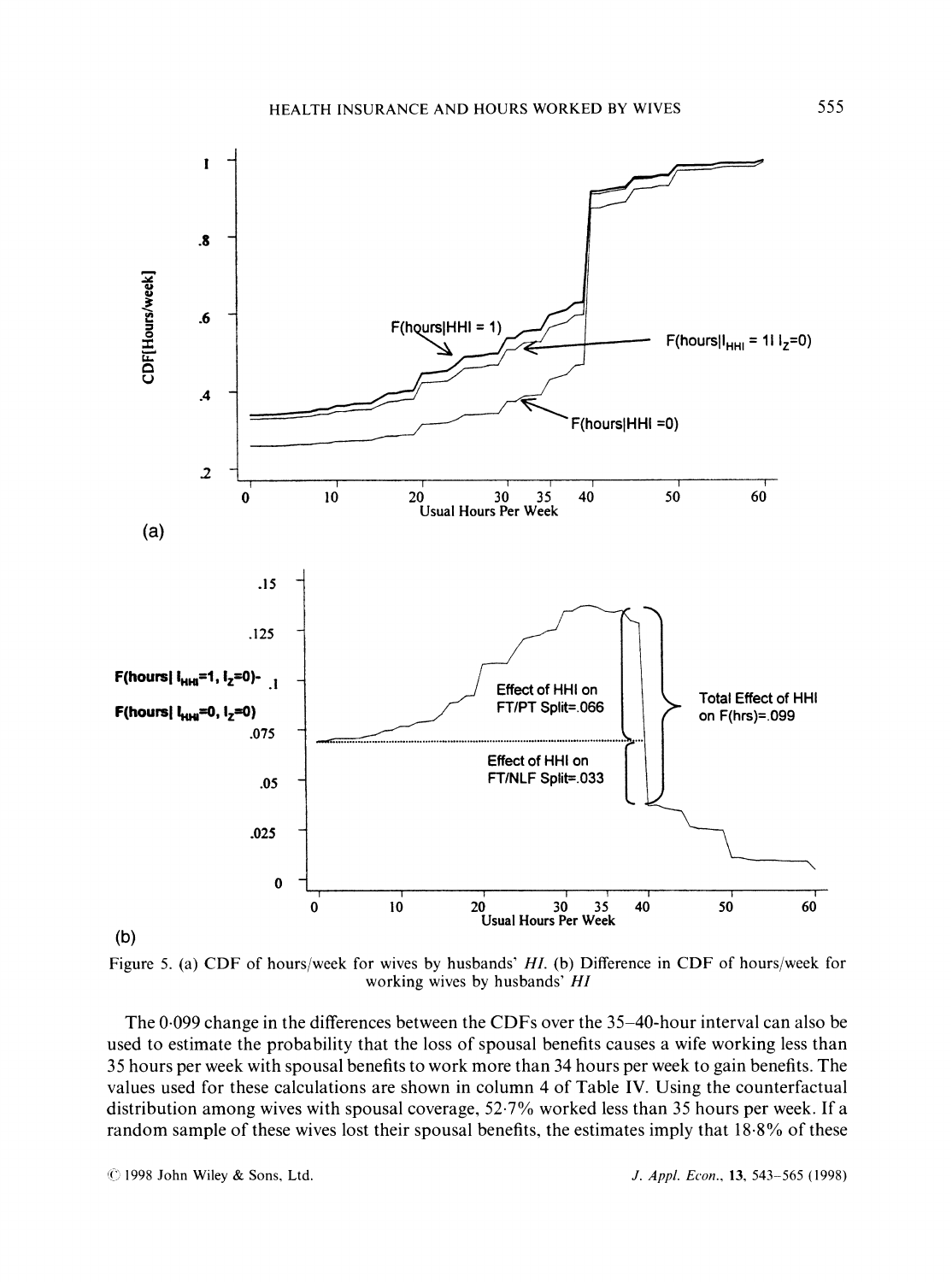|                                                                                                                                                    |                             | The treatment defined by <i>HHI</i> :              |                |                         | Treatment defined by<br>HHI2: |
|----------------------------------------------------------------------------------------------------------------------------------------------------|-----------------------------|----------------------------------------------------|----------------|-------------------------|-------------------------------|
| Measure of Labour Supply                                                                                                                           | Ordered probit<br>NLF/PT/FT | $\frac{1}{2}$<br>$NLF/PT/35-40/$<br>Ordered probit | model<br>Tobit | Semiparametric<br>model | Semiparametric<br>model       |
| $\equiv$<br>(a) Pr(Hrs = $0   I_2 = 0, I_{HH} =$                                                                                                   | 0.351                       | 0.349                                              | 0.240          | 0.328                   | 0.321                         |
| (b) Pr(Hrs = $0   I_Z = 0$ , $I_{HHI} = 0$ )                                                                                                       | 0.243                       | 0.250                                              | 0.170          | 0.259                   | 0.304                         |
| (c) Difference                                                                                                                                     | 0.108                       | 0.099                                              | 0.070          | 0.069                   | 0.016                         |
| (d) Pr(0 < Hrs < 35   $I_Z$ = 0, $I_{HHI}$ = 1)<br>(e) Pr(0 < Hrs < 35   $I_Z$ = 0, $I_{HHI}$ = 0)                                                 | 0.181                       | 0.182                                              | 664.0          | 0.199                   | 0.181                         |
|                                                                                                                                                    | 0.162                       | 0.166                                              | 0.477          | 0.132                   | 0.141                         |
| (f) Difference                                                                                                                                     | 0.019                       | 0.016                                              | 0.022          | 0.067                   | 0.041                         |
| (g) Pr(Hrs > = 35   $I_z$ = 0, $I_{HHI}$ = 1)<br>(b) Pr(Hrs > = 35   $I_Z = 0$ , $I_{HHI} = 0$ )<br>(h) Pr(Hrs > = 35   $I_Z = 0$ , $I_{HHI}$ = 0) | 0.468<br>0.594              | 0.469<br>0.584                                     | 0.270<br>0.343 | 0.609<br>0.473          | 864-0<br>0.555                |
| (i) Difference                                                                                                                                     | 0.126                       | $-0.115$                                           | $-0.073$       | $-0.136$                | $-0.057$                      |
| (i) Pr(35 < = Hrs < = 40   $I_{\bar{Z}}$ = 0, $I_{\bar{H}H}$ = 1)                                                                                  |                             | 0.388                                              | 0.070          | 0.383                   | 0.406                         |
| $\tilde{k}$ ) Pr(35 < = Hrs < = 40   $\tilde{l}_Z$ = 0, $\tilde{l}_{HH}$ = 0)                                                                      |                             | 0.448                                              | 0.060          | 0.482                   | 0.443                         |
| (l) Difference                                                                                                                                     |                             | $-0.060$                                           | 0.010          | $-0.099$                | $-0.037$                      |
| (m) Pr(Hrs > 40   $I_Z$ = 0, $I_{HHI}$ = 1)<br>(n) Pr(Hrs > 40   $I_Z$ = 0, $I_{HHI}$ = 0)                                                         |                             | 0.081                                              | 0.200          | 0.090                   | 0.092                         |
|                                                                                                                                                    |                             | 0.136                                              | $-0.283$       | 0.127                   | $-0.112$                      |
| (o) Difference                                                                                                                                     |                             | $-0.055$                                           | $-0.083$       | $-0.037$                | $-0.020$                      |
| (p) E(Hrs $ I_z = 0$ , $I_{HHI} = 1$ )<br>(q) E(Hrs $ I_z = 0$ , $I_{HHI} = 0$ )                                                                   |                             |                                                    | 21.94          | 23.92                   | 24.60                         |
|                                                                                                                                                    |                             |                                                    | 27.26          | 28.43                   | 26.30                         |
| (r) Difference                                                                                                                                     |                             |                                                    | $-5.31$        | $-4.51$                 | $-1.70$                       |
| 1, Hrs $> 0$<br>(s) E(Hrs $ I_z = 0$ , $I_{HHI} =$<br>(t) E(Hrs $ I_z = 0$ , $I_{HHI} =$                                                           |                             |                                                    | 27.39          | 35.61                   | 36.21                         |
| 0, Hrs > 0                                                                                                                                         |                             |                                                    | 31.52          | 38.36                   | 37.81                         |
| (u) Difference                                                                                                                                     |                             |                                                    | $-4.13$        | $-2.75$                 | $-1.60$                       |
| $1, 0 <$ Hrs < 35)<br>(v) E(Hrs $ I_z = 0, I_{HHI} =$                                                                                              |                             |                                                    | 17.66          | 22.44                   | 22.56                         |
| (w) E(Hrs $ \tilde{I}_Z = 0, \tilde{I}_{HHI}^{III} = 0, 0 <$ Hrs < 35)<br>(x) Difference                                                           |                             |                                                    | 18.81          | 23.35                   | 23.09                         |
|                                                                                                                                                    |                             |                                                    | $-1.15$        | $-0.90$                 | $-0.53$                       |
| $= 40$<br>$= 40$<br>1. Hrs <<br>0, Hrs <<br>(y) E(Hrs $ I_z = 0$ , $I_{HHI} =$<br>(z) E(Hrs $ I_z = 0$ , $I_{HHI} =$                               |                             |                                                    | 17.96<br>15.41 | 25.29<br>$21 - 27$      | 22.58<br>23.29                |
| (aa) Difference                                                                                                                                    |                             |                                                    | 2.55           | $-4.03$                 | $-0.71$                       |

© 1998 John Wiley & Sons, Ltd.

J. Appl. Econ., 13, 543-565 (1998)

C. A. OLSON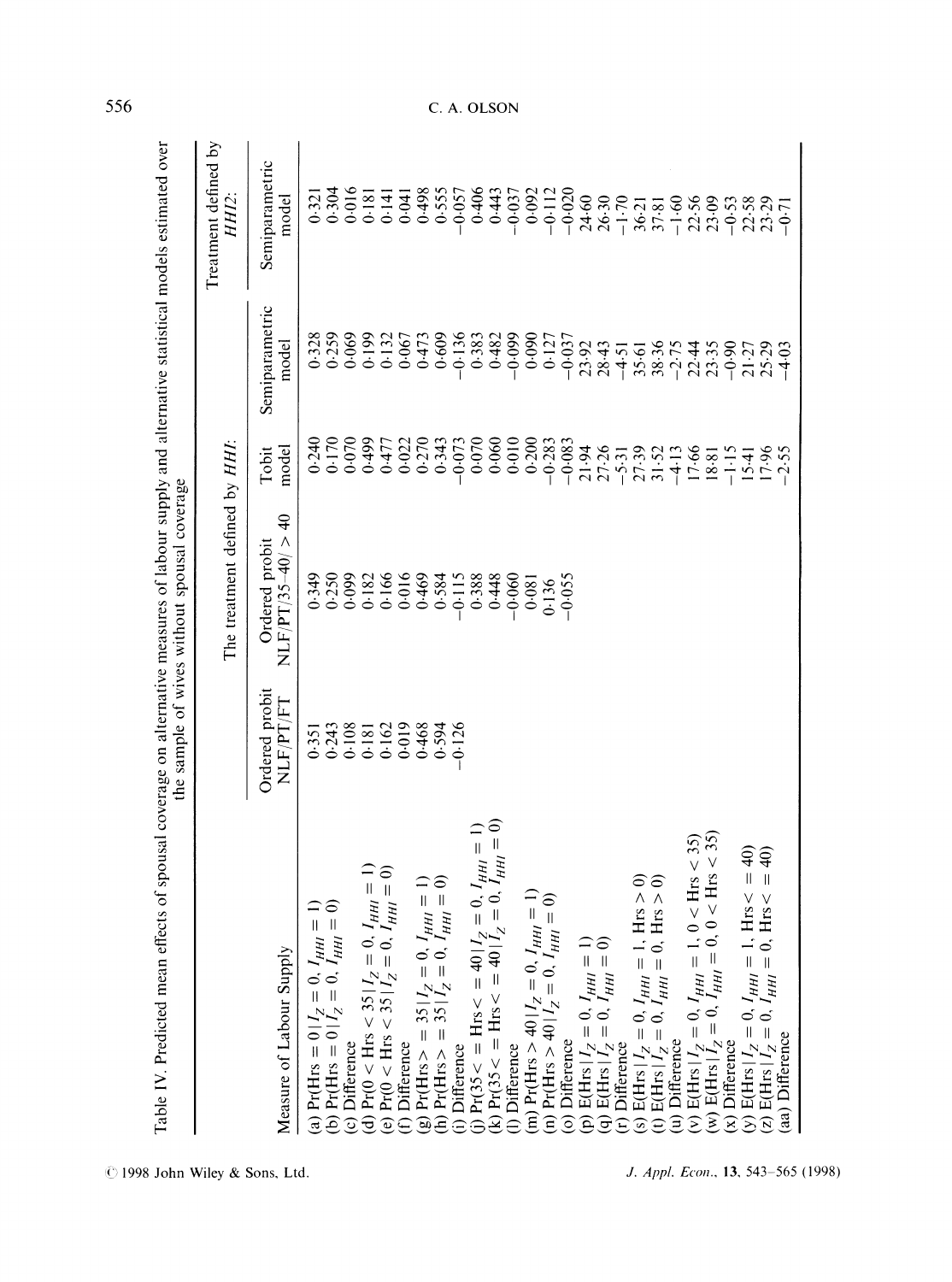**wives (0-099/0-527) would increase their hours of work to 35 or more hours per week. Among wives without spousal benefits, 60.9% work 35 or more hours per week. If a sample of these wives gained spousal benefits, the estimates suggest 16% (0-099/0-609) of these wives would shift to parttime employment or leave the labour force.** 

**The results shown in Figure 5(b) can be further partitioned into the effect of spousal benefits on the movement of wives between part-time and full-time employment and the effect of spousal benefits on shifts between zero hours and full-time employment. For this decomposition I assume the difference in the CDFs from one through 34 hours is due to shifts between part-time and fulltime employment caused by spousal coverage. This also implies the difference in the labour force participation rate minus the differences in the CDFs at 40 hours per week is attributable to shifts from out of the labour force to full-time employment due to spousal coverage. This partitioning is shown in Figure 5(b) and it implies that the probability a wife with spousal coverage moves from zero hours to full-time employment if spousal coverage is lost equals 0 10 (e.g. 0.033/0-328). Similarly, the probability a wife working part-time with spousal benefits moves to full-time employment if spousal benefits are lost is 0 33 (e.g. 0.067/0-199). Alternatively, the probability a wife working full-time without spousal benefits will drop out of the labour force if spousal coverage becomes available is 0-054 (e.g. 0-033/0-609) and the probability she would move to part-time hours is 0 11 (e.g. 0.066/0-609). The greater responsiveness of wives working part-time to changes in spousal benefits compared to wives out of the labour force suggests that wives out of the labour force are less likely to move to full-time employment when benefits are lost because the household adjustment costs required to change hours are greater for these wives than for wives already working part-time.** 

## **7. COMPARING THE SEMIPARAMETRIC AND PARAMETRIC ESTIMATES**

**Table IV compares the semiparametric estimates to the parametric estimates reported in Table II. For each statistical model a set of sample weighted mean predicted labour supply measures were**  calculated. For the parametric models, the labour supply measures for  $f(\text{hours} | I_{HHI} = 0, I_Z = 0)$ and  $f(\text{hours} | I_{HH} = 1, I_Z = 0)$  were calculated for the sample of wives without spousal coverage. The measures for  $f(\text{hours} | I_{HH} = 0, I_Z = 0)$  were calculated by setting *HHI* to zero for wives without spousal coverage and the labour supply measures for  $f(\text{hours} | I_{HH} = 1, I_{Z} = 0)$  were **calculated by setting HHI to one for wives without spousal coverage. Calculating these predicted values over the sample without spousal coverage was done to make the comparison between the parametric and non-parametric estimates comparable. The counterfactual distribution shown in Figure 5(a) is an estimate of the hours distribution for those with spousal coverage assuming these workers had a distribution of Zs comparable to the distribution of Zs found among workers without spousal coverage. Therefore, the appropriate comparisons are between the counterfactual distribution and the average effects of spousal coverage from the parametric models calculated over the sample of wives without spousal coverage.** 

**Table IV contrasts the estimated mean effects of spousal coverage on the labour supply of wives under five different specifications. The first four columns of numbers in Table IV show the differences between the semiparametric estimates shown in Figures 5(a) and 5(b) and the different parameter models.6 The probit models overstate the difference in labour force participation** 

**<sup>6</sup>The results in the last column of Table IV are discussed in Section 10. Estimates from the binary probit model for labour force participation are not shown in Table IV because these estimates were virtually identical to the three-group ordered probit model.**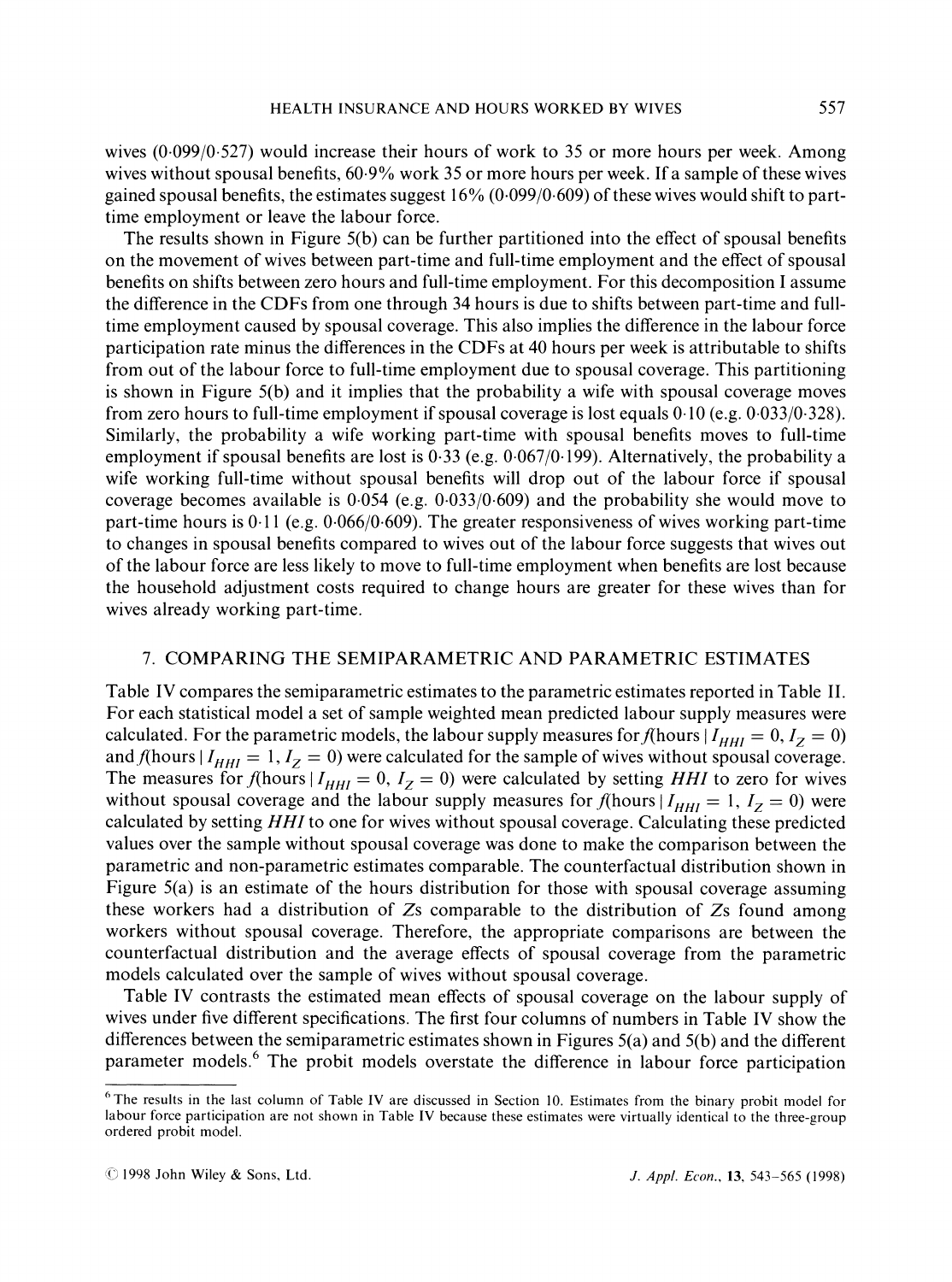#### **C. A. OLSON**

**attributable to spousal coverage (row c). The estimated effects from the probit models are almost 50% larger than the semiparametric estimate of 0-069. On the other hand, semiparametric and Tobit models give very similar estimates of the effect of spousal coverage on labour force participation. Compared to the semiparametric estimates, all three parametric models significantly understate the effect of spousal coverage on the probability wives will work part-time (row f). The 0067 effect for the semiparametric model is substantially larger than the 0-016 to 0 022 estimates from the ordered probit and Tobit models. Finally, all the parametric models understate the effect of spousal converge on the probability of 35 or more hours per week (row h), though the probit model estimates are much closer to the semiparametric model than is the estimate from the Tobit model.** 

**Rows j-o break down the differences in full-time employment by spousal coverage into an effect on the probability of working 35 to 40 hours per week and the probability of working more**  than 40 hours per week. The  $-0.099$  value for the semiparametric model (row j) corresponds **to the convergence in the CDFs over the 35-40-hour interval that is shown graphically in**  Figure 5(b). The four-group ordered probit model gives a significantly smaller estimate (-0.060) **of the impact of spousal coverage on the average probability wives work 35-40 hours per week. The Tobit model predicts spousal coverage increases the probability wives will work 35-40 hours per week!** 

**The last nine rows of Table IV show estimates of the impact of spousal coverage on expected hours of work based on the semiparametric and Tobit models. Rows p-r are the expected hours per week including the probability that wives may be out of the labour force. Rows s-u show expected hours given participation in the labour force and rows v-x are expected hours given part-time employment. With respect to all three of these measures of labour supply, the Tobit model significantly overstates the effect of spousal coverage when compared to the semiparametric model.** 

#### **8. ESTIMATES FROM THE ALTERNATIVE COUNTERFACTUAL DISTRIBUTION**

**The mean effects in Table IV for the parametric models were over the sample of wives without**  spousal coverage. The semiparametric estimates of  $f(\text{hours} | I_{HH} = 0, I_Z = 0)$  were also **calculated from the sample of wives without spousal coverage and the counterfactual distribution,**   $f(\text{hours} | I_{HH} = 1, I_Z = 0)$ , was calculated using the sample of wives with spousal coverage. As **equation** (3) shows, the difference between  $f(\text{hours} | I_{HHI} = 0, I_Z = 0)$  and  $f(\text{hours} | I_{HHI} = 1, I_{HHI} = 0)$  $I_z = 0$ ) is the portion of the difference in hours not attributable to the Z attributes and due to **spousal coverage or omitted variables correlated with spousal coverage. As in the decomposition of mean differences in the linear regression model, there is an alternative decomposition of the**  differences between  $f(\text{hours} | I_{HHI} = 0, I_Z = 0)$  and  $f(\text{hours} | I_{HHI} = 1, I_Z = 1)$  that may give a **different answer from equation (3). This decomposition can be written as** 

$$
f(\text{hours} \mid HHI = 0) - f(\text{hours} \mid HHI = 1) = f(\text{hours} \mid I_{\text{HHI}} = 0, I_Z = 0)
$$

$$
-f(\text{hours} \mid I_{\text{HHI}} = 0, I_Z = 1)
$$

$$
+ [f(\text{hours} \mid I_{\text{HHI}} = 0, I_Z = 1) - f(\text{hours} \mid I_{\text{HHI}} = 1, I_Z = 1)] \tag{6}
$$

**The term in square brackets in equation (6) describes the difference in hours for those with spousal coverage and the counterfactual distribution for wives without spousal coverage that would exist if** 

**<sup>0&#</sup>x27; 1998 John Wiley & Sons, Ltd.**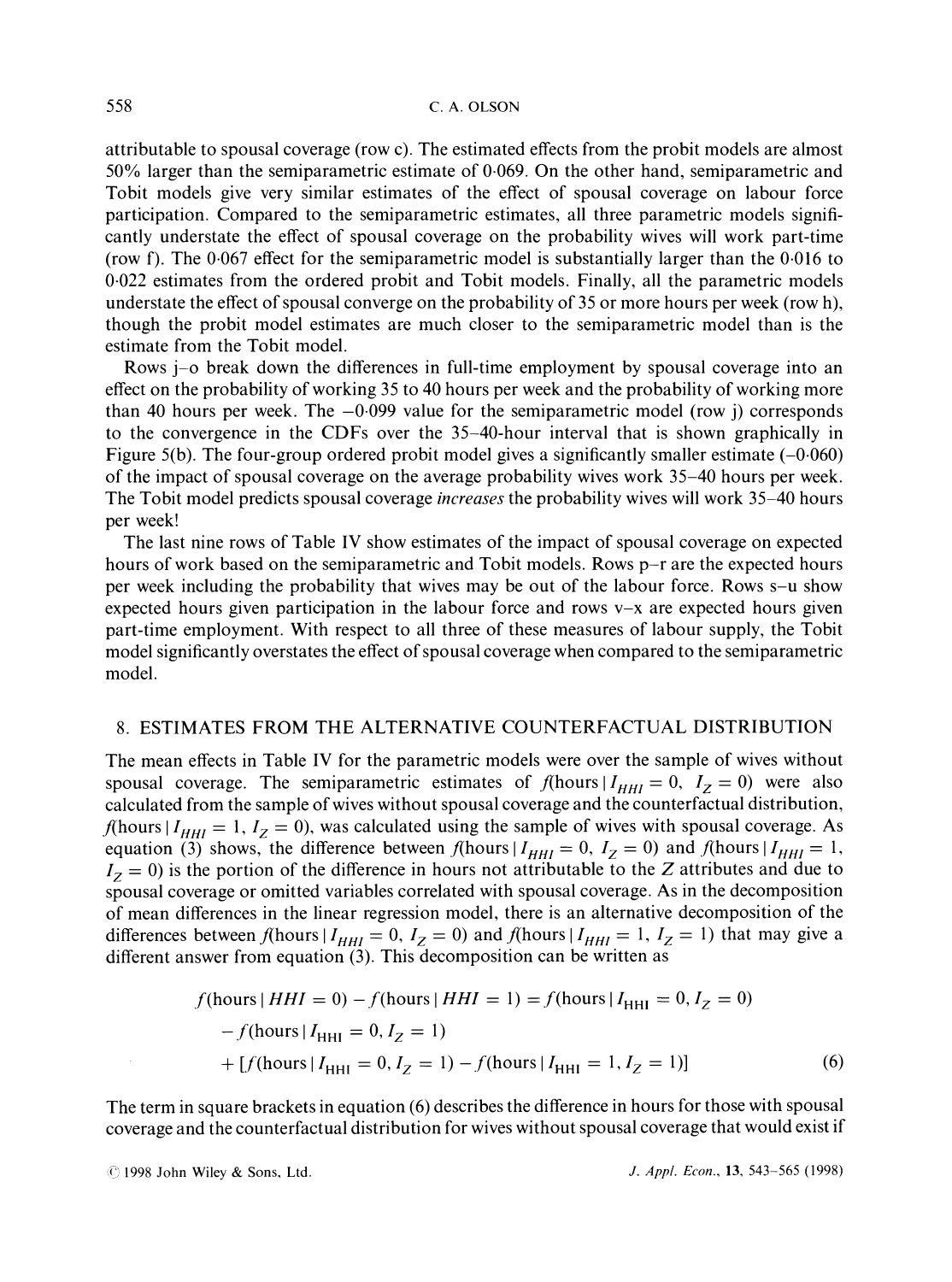**these wives had Z attributes that matched the distribution among wives with spousal coverage. The differences between these two distributions provide another set of semiparametric estimates of the effects of spousal coverage.7 These alternative semiparametric estimates can then be compared to the mean effects of spousal coverage calculated over the sample of wives with spousal coverage using estimates from the parametric models and the semiparametric estimates presented in Section 7.** 

**Table V shows the estimates using these alternative comparisons. The pattern of results in Table V is roughly similar to the pattern in Table IV. The probit models come closest to the semiparametric estimates of the effect of spousal coverage on labour force participation. All the parametric models significantly understate the effect of spousal coverage on the probability of working part-time and the Tobit model substantially underestimates the effect of spousal coverage on the probability of working full-time relative to any of the other three models.** 

**There are, however, three noteworthy differences between Tables IV and V. The estimate in Table V of the effect of spousal coverage on the probability of working full-time from the alternative semiparametric model is much closer to the four-group ordered probit model**  (e.g.  $0.072$  versus  $0.066$ ) (row 1) than in Table IV (e.g.  $-0.099$  versus  $-0.060$ ). Second, the effect **on spousal coverage on the probability of working more than 40 hours per week (row o) is greater in the semiparametric than in the parametric models in Table V. In Table IV the semiparametric estimate of the effect is smaller. Finally, in Table V the impact of spousal coverage on alternative measures of expected hours (rows r, u and x) are greater for the semiparametric model than for the Tobit model. In Table IV this difference is reversed.** 

**A useful way of integrating the results in Tables IV and V is to calculate the average effects for the two decompositions of the probabilities that a wife without spousal coverage would move from full-time to less than full-time if she were to gain spousal health benefits. Based on the estimates in Table IV this probability is equal to the 0163 and equals the probability wives without spousal benefits work full-time (e.g. 0.609) divided by the fraction of workers who would shift from full-time to part-time if they gained coverage (0-099). The comparable calculation from**  Table V is 0.119. Thus, the average predicted probability a woman working full-time without **spousal coverage would shift to less than full-time employment is 0 141. A similar calculation was done to determine the average probability a wife with spousal coverage would shift from less than full-time employment to full-time work if she lost spousal coverage. This probability is 0188 from Table IV (e.g. 0.099/0-527) and 0- 129 from Table V (e.g. 0.072/0-558). The average estimate of this probability is 0158. Finally, the average difference between those with and without spousal coverage in hours worked per week given that hours worked are less than or equal to 40 hours is -4-23 hours.** 

# **9. SEMIPARAMETRIC ESTIMATES OF HOURS WORKED CONDITIONAL ON WORKING**

**The estimates reported in the two preceding sections of the effect of spousal coverage on wives' labour supply decisions assumes the reason that wives without spousal coverage are more likely to be working full-time than wives with spousal coverage is because of the health benefits** 

**<sup>7</sup>The two counterfactual distributions are not independent estimates of the effects of spousal coverage because the reweighting variable for both counterfactual distribution is based on the same underlying probit model describing spousal coverage in the total sample. Also note than the reweighting variable used to estimate the counterfactual distribution is defined differently and is equal to**  $\{Pr(HHI = 1 | Z)/Pr(HHI = 0)\}/\{Pr(HHI = 0 | Z)/Pr(HHI = 1)\}.$ 

**<sup>(-:</sup>i 1998 John Wiley & Sons, Ltd.**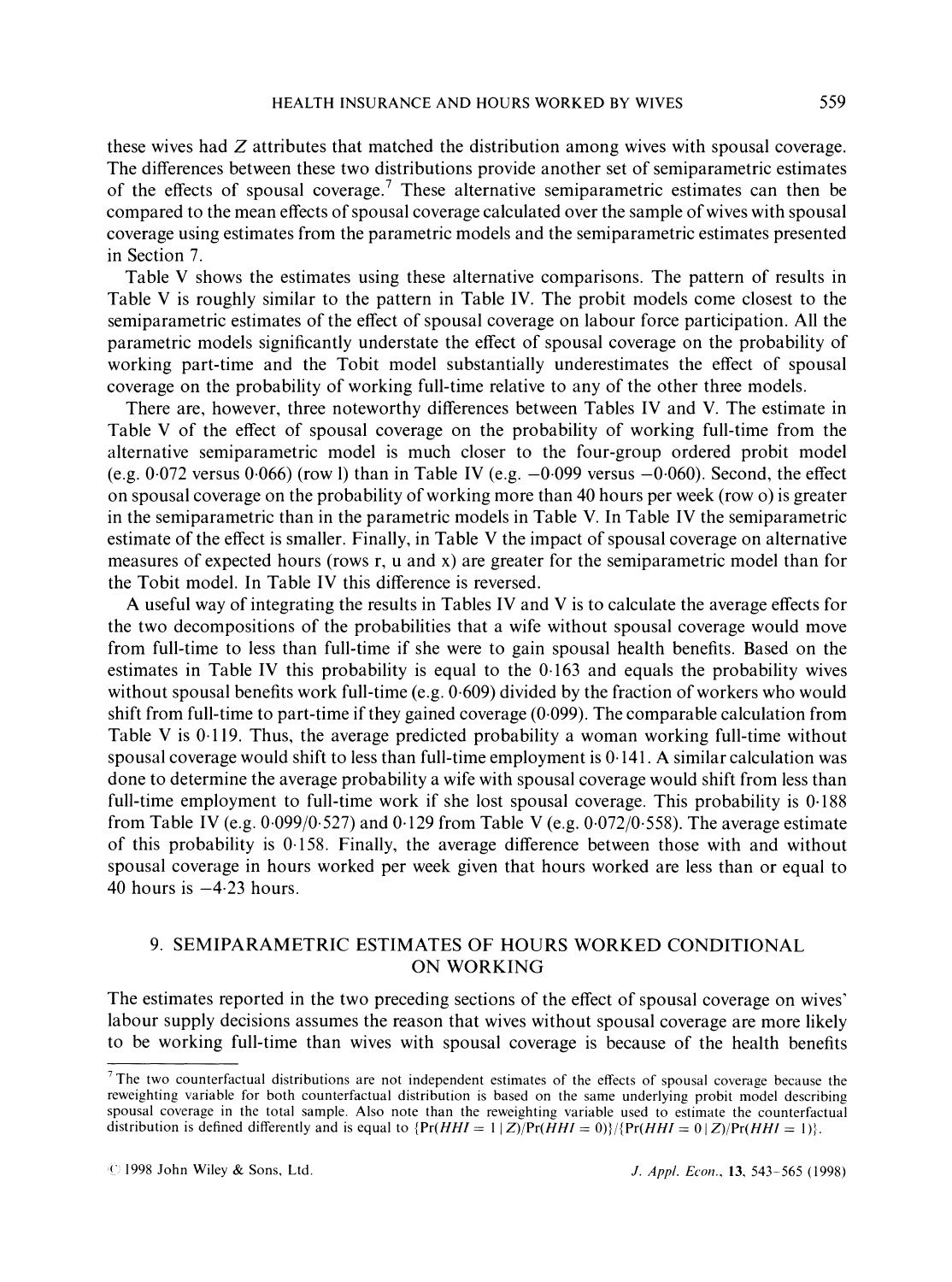| Semiparametric<br>0.238<br>0.100<br>0.219<br>0.339<br>model<br>0.235<br>0.163<br>0.072<br>0.516<br>The treatment defined by HHI:<br>model<br>Tobit<br>$\frac{1}{2}$<br>$NLF/PT/35-40/$<br>Ordered probit<br>0.244<br>0.189<br>0.347<br>0.103<br>0.172<br>Ordered probit<br>NLF/PT/FT<br>0.189<br>0.354<br>0.241<br>0.113<br>(d) Pr(0 < Hrs < 35   $I_Z$ = 1, $I_{HHI}$ = 1)<br>(e) Pr(0 < Hrs < 35   $I_Z$ = 1, $I_{HHI}$ = 0)<br>$(\mu_{HI} = 1)$<br>$\widehat{0}$<br>(a) Pr(Hrs = $0 I_z = 1, I_{HH}$<br>(b) Pr(Hrs = $0 I_z = 1, I_{HH}$<br>Measure of labour supply<br>(c) Difference |         | Treatment defined by<br>HHI2: |
|-------------------------------------------------------------------------------------------------------------------------------------------------------------------------------------------------------------------------------------------------------------------------------------------------------------------------------------------------------------------------------------------------------------------------------------------------------------------------------------------------------------------------------------------------------------------------------------------|---------|-------------------------------|
|                                                                                                                                                                                                                                                                                                                                                                                                                                                                                                                                                                                           |         |                               |
|                                                                                                                                                                                                                                                                                                                                                                                                                                                                                                                                                                                           |         | Semiparametric<br>model       |
|                                                                                                                                                                                                                                                                                                                                                                                                                                                                                                                                                                                           |         | 0.295                         |
|                                                                                                                                                                                                                                                                                                                                                                                                                                                                                                                                                                                           |         | 0.270                         |
|                                                                                                                                                                                                                                                                                                                                                                                                                                                                                                                                                                                           |         | 0.198<br>0.025                |
| 0.495<br>0.170                                                                                                                                                                                                                                                                                                                                                                                                                                                                                                                                                                            | 0.124   | 0.098                         |
| 0.095<br>0.021<br>0.017<br>0.019<br>(f) Difference                                                                                                                                                                                                                                                                                                                                                                                                                                                                                                                                        |         | 0.099                         |
| 0.404<br>0.250<br>0.464<br>0.457<br>$1, I_{HHI} = 1$                                                                                                                                                                                                                                                                                                                                                                                                                                                                                                                                      |         | 0.507                         |
| 0.606<br>0.343<br>0.584<br>0.588<br>1, $I_{HHI} = 0$ )<br>(g) Pr(Hrs > = 35   $I_Z$ = (h) Pr(Hrs > = 35   $I_Z$ =                                                                                                                                                                                                                                                                                                                                                                                                                                                                         |         | 0.632                         |
| $-0.201$<br>$-0.093$<br>$-0.120$<br>$-0.132$<br>(i) Difference                                                                                                                                                                                                                                                                                                                                                                                                                                                                                                                            |         | $-0.125$                      |
| 0.359<br>0.051<br>0.390<br>(i) $Pr(35 <$ = Hrs $\lt$ = 40   $I_z$ = 1, $I_{HHI}$ = 1)<br>(k) $Pr(35 <$ = Hrs $\lt$ = 40   $I_z$ = 1, $I_{HHI}$ = 0)                                                                                                                                                                                                                                                                                                                                                                                                                                       |         | 0.407                         |
| 0.432<br>0.071<br>0.456<br>$= 1, I_{HHI} = 0$                                                                                                                                                                                                                                                                                                                                                                                                                                                                                                                                             |         | 0.512                         |
| $-0.072$<br>$-0.020$<br>$-0.066$<br>(l) Difference                                                                                                                                                                                                                                                                                                                                                                                                                                                                                                                                        |         | $-0.105$                      |
| 0.083<br>0.190<br>0.074                                                                                                                                                                                                                                                                                                                                                                                                                                                                                                                                                                   |         | 0.100                         |
| 0.206<br>0.272<br>0.128<br>(in) Pr(Hrs > $40 I_z = 1$ , $I_{HHI} = 1$ )<br>(ii) Pr(Hrs > $40 I_z = 1$ , $I_{HHI} = 0$ )                                                                                                                                                                                                                                                                                                                                                                                                                                                                   |         | 0.120                         |
| $-0.123$<br>$-0.082$<br>$-0.054$<br>(o) Difference                                                                                                                                                                                                                                                                                                                                                                                                                                                                                                                                        |         | $-0.020$                      |
| 22.96<br>$21 - 51$                                                                                                                                                                                                                                                                                                                                                                                                                                                                                                                                                                        |         | 25.30                         |
| 30.51<br>26.87<br>(p) $E(Hrs   I_z = 1, I_{HH1} = 1)$<br>(q) $E(Hrs   I_z = 1, I_{HH1} = 0)$<br>(r) Difference                                                                                                                                                                                                                                                                                                                                                                                                                                                                            |         | 28.38                         |
| $-7.55$<br>$-5.36$                                                                                                                                                                                                                                                                                                                                                                                                                                                                                                                                                                        |         | $-3.07$                       |
| 34.71<br>27.05<br>1, Hrs $>0$ )<br>(s) $E(Hrs   I_z = 1, I_{HH1} =$<br>(t) $E(Hrs   I_z = 1, I_{HH1} =$                                                                                                                                                                                                                                                                                                                                                                                                                                                                                   |         | 35.92                         |
| 40.06<br>$31 - 15$<br>$0,$ Hrs $> 0$                                                                                                                                                                                                                                                                                                                                                                                                                                                                                                                                                      |         | 38.88                         |
| $-5.35$<br>$-4.11$<br>(u) Difference                                                                                                                                                                                                                                                                                                                                                                                                                                                                                                                                                      |         | $-2.96$                       |
| 21.95<br>17.60<br>(v) $E(Hrs   I_z = 1, I_{HH1} = 1, 0 < Hrs < 35)$<br>(w) $E(Hrs   I_z = 1, I_{HH1} = 0, 0 < Hrs < 35)$                                                                                                                                                                                                                                                                                                                                                                                                                                                                  |         | 22.90                         |
| 18.79                                                                                                                                                                                                                                                                                                                                                                                                                                                                                                                                                                                     |         | 22.20                         |
|                                                                                                                                                                                                                                                                                                                                                                                                                                                                                                                                                                                           | 23.26   |                               |
| $-1.20$<br>$(x)$ Difference                                                                                                                                                                                                                                                                                                                                                                                                                                                                                                                                                               | $-1:31$ | 0.70                          |
| 20.62<br>15.33<br>$\widehat{\mathsf{d}}$<br>$\mid$<br>1, Hrs <                                                                                                                                                                                                                                                                                                                                                                                                                                                                                                                            |         | 22.65                         |
| 25.06<br>$-4.43$<br>17.96<br>2.63<br>$\widehat{40}$<br>$\overline{\mathbf{I}}$<br>0, Hrs <<br>(y) $E(Hrs   I_z = 1, I_{HH1} =$<br>(z) $E(Hrs   I_z = 1, I_{HH1} =$<br>(aa) Difference                                                                                                                                                                                                                                                                                                                                                                                                     |         | 25.52<br>$-2.87$              |

C 1998 John Wiley & Sons, Ltd.

J. Appl. Econ., 13, 543-565 (1998)

C. A. OLSON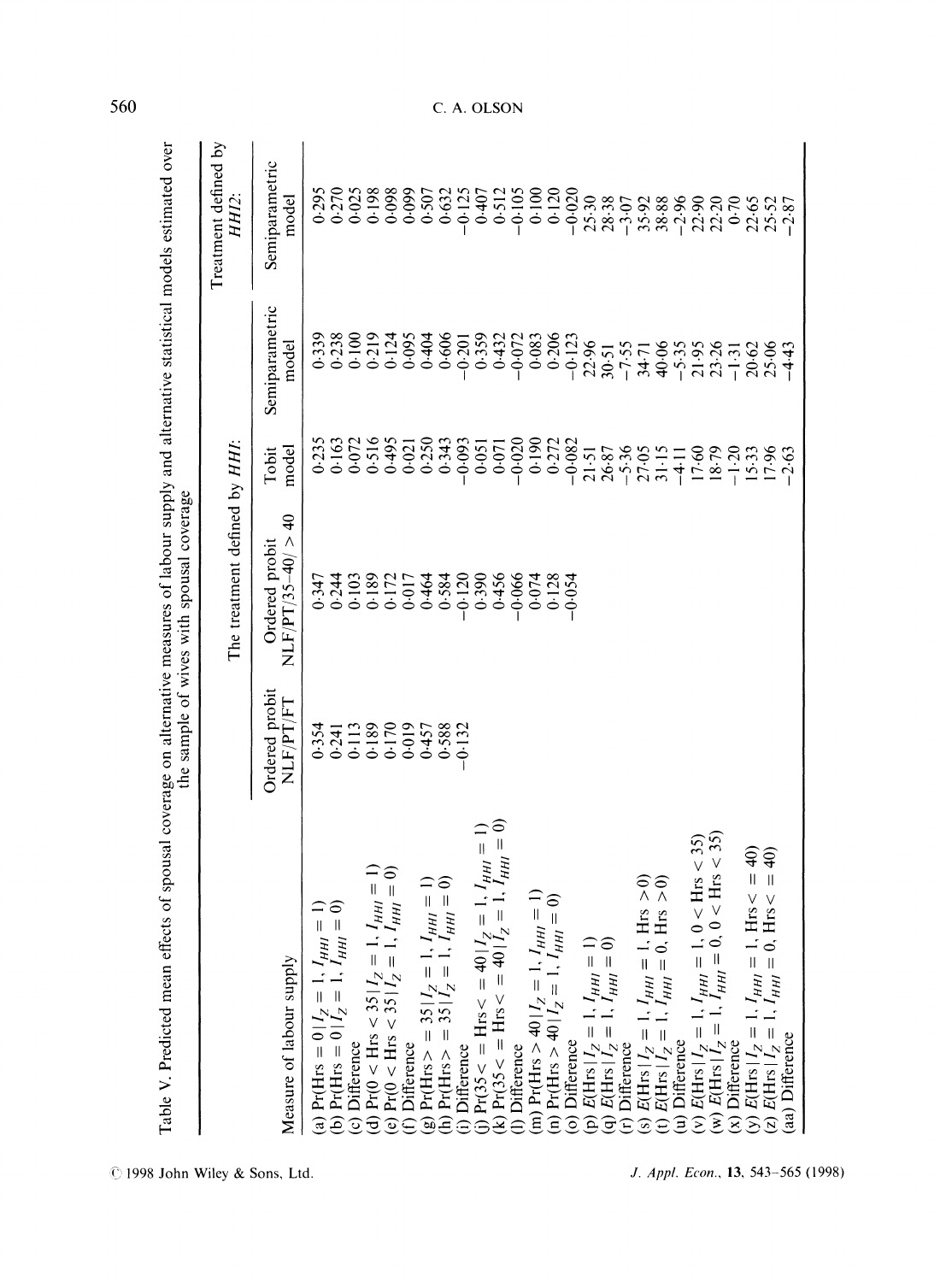**available to full-time workers that are typically not available to part-time workers. If the major**  difference in *f*(hours) between wives with and without spousal coverage is because wives without **spousal benefits work full-time to obtain health benefits through an employer, then the counterfactual distribution controlling for both the Zs and whether or not the wife has coverage through her own job (WHI) should look very similar to the hours distribution for wives without**  spousal coverage. To test this prediction the two distributions,  $f(\text{hours} | I_{HH} = 1, I_Z = 0)$  and  $f(\text{hours} | I_{HH} = 1, I_{Z,WHI} = 0)$ , were re-estimated using only the subsample of working wives.

**Figures 6(a) and 6(b) present the results from this exercise. Since wives not in the labour force are excluded from these estimates, the CDFs are identical at 0 hours and then diverge due to the effects of HHI. Figure 6(a) shows the counterfactual distribution after accounting for the variables**  included in the Z matrix. The middle line in Figure 6(a) shows how  $F(hours | HHI = 1)$  is altered if **wives with spousal benefits had the distribution of Z variables corresponding to the distribution among wives that lacked spousal coverage. Consistent with the results from the full sample, this figure shows the Z variables explain only a small share of the difference in the probability that wives in these two subsamples work part-time (less than 35 hors per week). For example, Pr(hours = 35 | HHI = 1)** equals 0.389, Pr(hours = 35 | HHI = 0) equals 0.230 and  $Pr(\text{hours} = 35 | I_{HH} = 1, I_7 = 0)$  equals 0.356. Thus, only about 21% of the difference in the **probability of working 35 or fewer hours is accounted for by differences in exogenous characteristics of the wives and their families.** 

**Figure 6(b) adds WHI to the set of controls. The middle line in Figure 6(b) accounts for the distribution of both the Z variables and WHI. When WHI is added most of the differences between the two distributions disappear. For example, controlling for both the exogenous Z**  variables and *WHI* successfully accounts for 91% of the difference between  $F(\text{hours} = 35)$  $HHI = 1$ ) and  $F$ (hours  $= 35 \mid HHI = 0$ ). This figure suggests the primary reason the hours **distributions differ by spousal coverage is because wives without spousal coverage are more likely work full-time and in order to have a job that provides health benefits.** 

#### **10. THE ENDOGENEITY OF HUSBANDS' HEALTH BENEFITS**

**The preceding results suggest that wives without spousal coverage either because their husband lacked health benefits or because they were not covered by their husbands' benefits will reduce their labour supply if they gained health coverage through their husbands' compensation package for some exogenous reasons. Treating a husband's health insurance coverage through his employer and whether or not his wife is covered by his policy as exogenous to her job choices and labour supply decisions is problematic. For example, in some households wives in the labour force may be in jobs that provide health insurance and therefore the couple may decide not to cover her under his policy or the husband may choose a job without coverage and receive coverage through his wife's employer. The joint determination in the household of jobs, labour supply and health insurance benefits means the estimates reported above overstate the impact changing spousal coverage has on the labour supply decisions of wives.** 

**There is little that can be done to convincingly address this issue in cross-sectional data like that which is used in this study. I can, however, provide an alternative estimate of the effect of spousal coverage on the labour supply decisions of wives than is likely to understate the true effect of spousal coverage on the labour supply decisions of wives. Recall that these wives without spousal coverage (HHI = 0) include households where the husband has health insurance but his wife is uncovered by his policy. Instead of including these wives with the sub-sample of wives**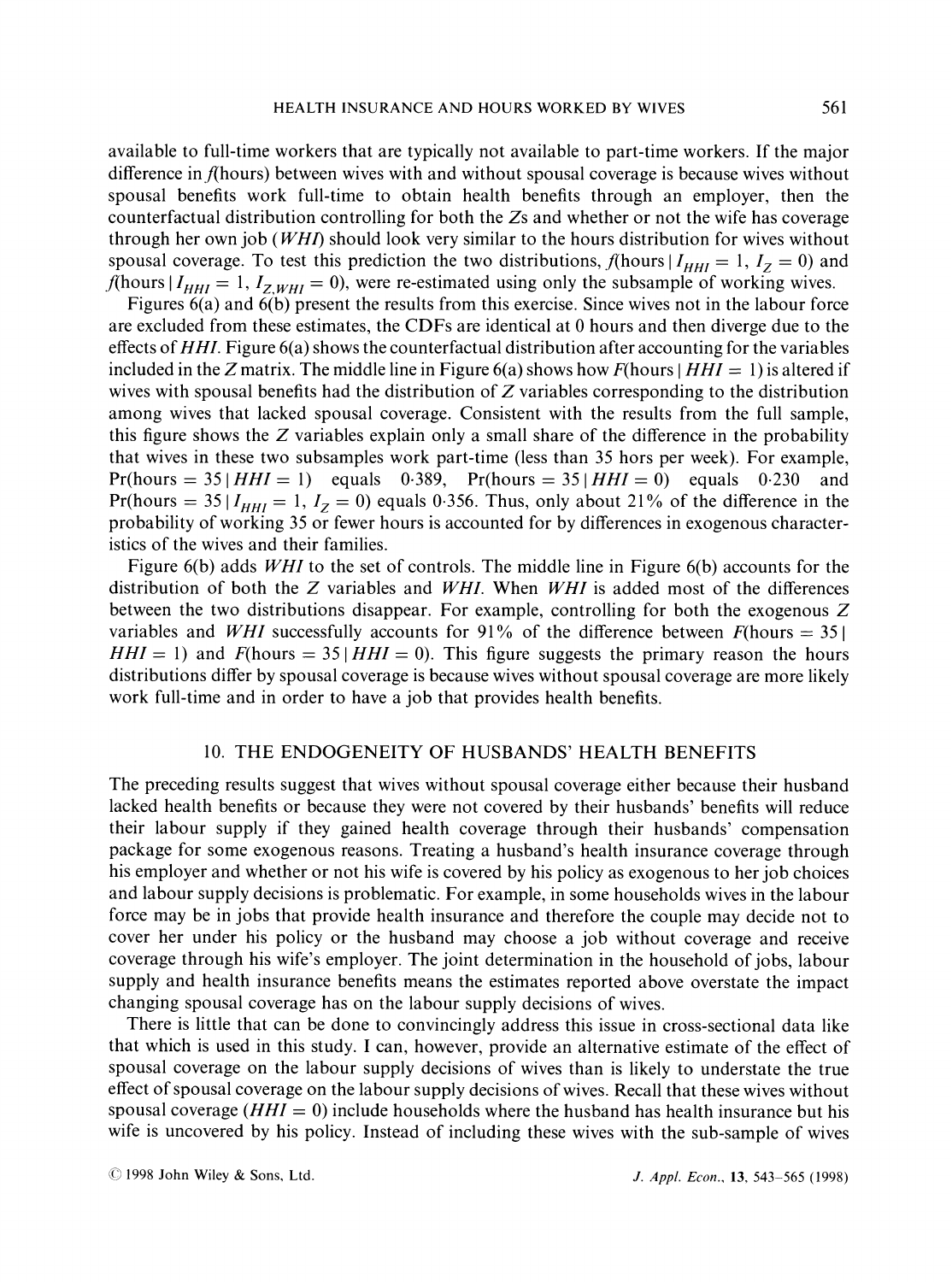

**Figure 6. (a) CDF of hours adjusted for Zs for working wives. (b) CDF of hours adjusted for Zs and wife's own coverage** 

**married to men who do not have any health insurance through their employer, I now include these wives with the subsample of wives who are covered by their husband's health insurance policy. I then re-estimate the semiparametric models were re-estimated using this redefined 'treatment variable'.**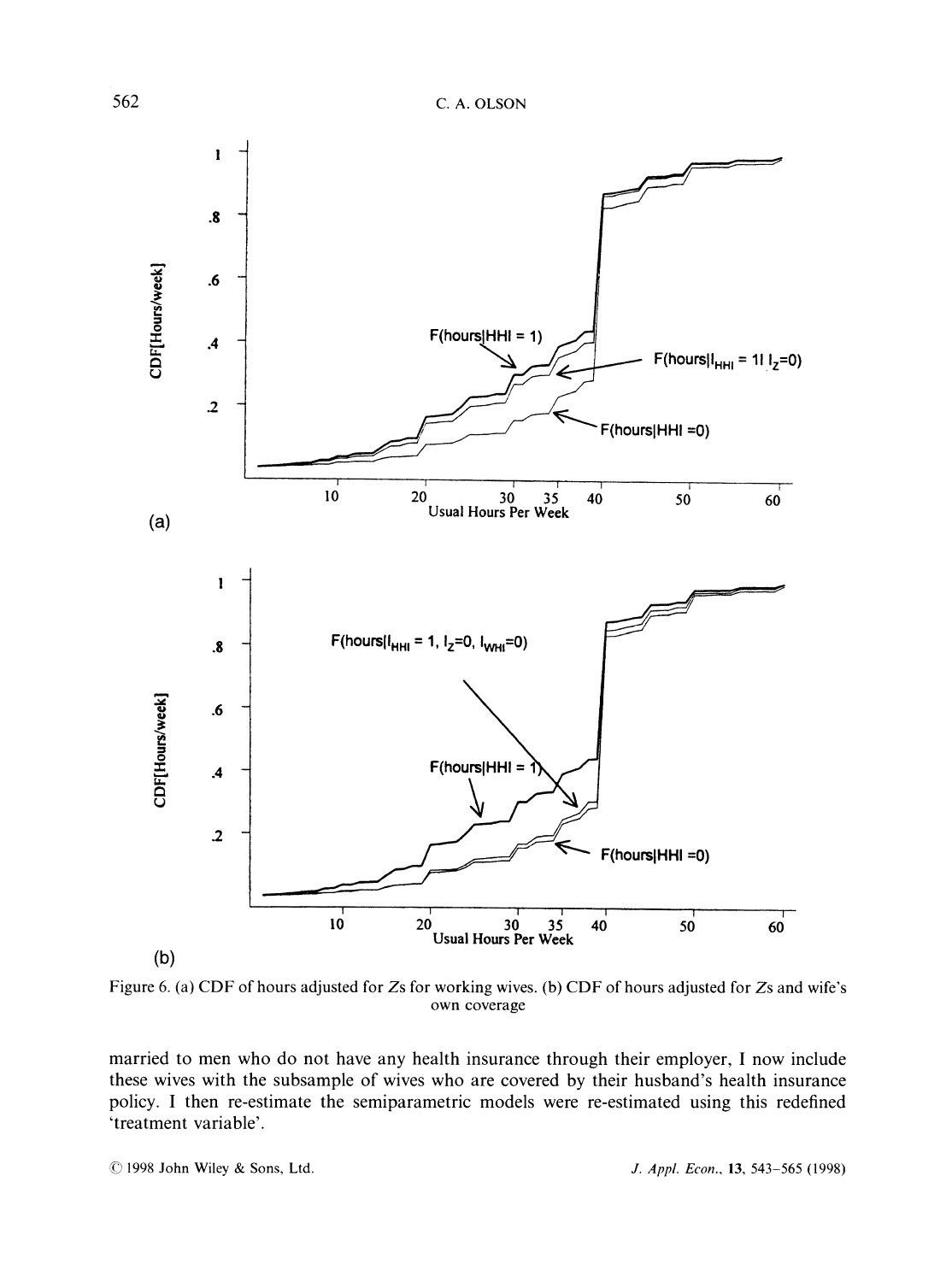**Define a new indicator variable HHI2 which equals '1' if the husband is covered by health insurance through his job and '0' otherwise. If wives who are not covered by their husband's health insurance benefits are more likely to work full-time to gain coverage for themselves, including these households with couples where the wife is covered by her husband's policy implies**  that  $E(\text{hours} | HHI2 = 1) > E(\text{hours} | HHI = 1)$ . If wives married to husbands without any **health benefits work as many hours as wives married to husbands who have benefits for**  themselves but not their wives (e.g.  $E(\text{hours} | H H I 2 = 0) = E(\text{hours} | H H I = 0)$ ), then the **estimated effect (unconditional on the Z attributes) of spousal coverage on the labour supply decisions of wives are smaller using the HHI2 than HHI:** 

$$
E(\text{hours} \mid HHI2 = 0) - E(\text{hours} \mid HHI2 = 1) < E(\text{hours} \mid HHI = 0) - E(\text{hours} \mid HHI = 1)
$$

**The use of HHI2 as the 'treatment effect' of spousal coverage on the labour supply decisions of wives is also likely to understate the true effect of spousal coverage because it assumes that the labour supply decisions of wives working full-time with their own health benefits but who are not covered by their husbands' policy are unaffected by the fact that they are not covered by their husbands' insurance. In other words, using HHI2 as the treatment indicator implies that**  none of the wives for which  $HHI = 0$  and  $HHI2 = 1$  would reduce their labour supply if they **were to gain coverage through their husband's job for some exogenous reason. If some of these**  wives were to adjust their labour supply if they gained spousal coverage,  $E(\text{hours} | HHI2 = 0)$  –  $E(\text{hours} \mid HHI2 = 1)$  will understate the effects of spousal coverage on labour supply. For this **reason, I** believe  $E(\text{hours} | HHI2 = 0) - E(\text{hours} | HHI2 = 1)$  and  $E(\text{hours} | HHI = 0) - E(\text{hours} | HHI = 0)$  $E(\text{hours} | HHI = 1)$  bracket the true effect of spousal coverage on the labour supply decisions **of wives.** 

**The effects of spousal coverage on labour supply using HHI2 were calculated from semiparametric estimates of**  $f(\text{hours} | J_{\text{HOLRS}} = 0, J_Z = 1), f(\text{hours} | J_{\text{HOLRS}} = 1, J_Z = 0)$  $f(\text{hours} \mid J_{\text{HOLRS}} = 1, J_Z = 1)$  and  $f(\text{hours} \mid J_{\text{HOLRS}} = 0, J_Z = 0)$  where  $J_i = 1$  if the variable comes from the distribution where  $HHI2 = 1$  and  $J<sub>i</sub> = 0$  if the variable comes from the distribution where  $HHI2 = 0$ . The last columns of Tables IV and V show the semiparametric **estimates of labour supply using HHI2. The estimates in this column should be compared with the results in the first column where the effect of spousal coverage is estimated semiparametrically using HHI.** 

**As anticipated, the effects of spousal coverage on labour supply are substantially smaller when HHI2 is used. There is now very little difference in the labour force participation rates between the counterfactual distributions and**  $f(\text{hours} | J_{\text{HOLRS}} = 1, J_Z = 1)$  **or**  $f(\text{hours} | J_{\text{HOLRS}} = 0,$  $J_Z = 0$ ). The magnitude of the effect of spousal coverage on the probability of working 35 or **more hours per week (row i) is reduced from 0 136 to 0-057 in Table IV and from 0 201 to 0 125 in Table V. While the differences in the probability of working 35 through 40 hours per week decline**  from 0.099 to 0.037 in Table IV (row  $\ell$ ), the probabilities increase slightly from 0.072 to 0.105 in **Table V. Thus, the mean effect of spousal coverage on the probability of working 35-40 hours per week is 0.085 using HHI (e.g.**  $(0.099 + 0.072)/2$ **) and 0.071 using HHI2 (e.g.**  $(0.037 +$  $0.105/2$ ).

**The first and last columns show the expected difference s in hours attributable to spousal coverage are smaller using HHI2 than HHI. The mean difference in expected hours (row p) using**  attributable to spousal coverage using *HHI* was  $6.03$  (e.g.  $4.51 + 7.55/2$ ) and  $4.77$  (e.g. **3 07 + 1 .70)/2) using HHI2. If the mean difference in hours beyond 40 hours per week between**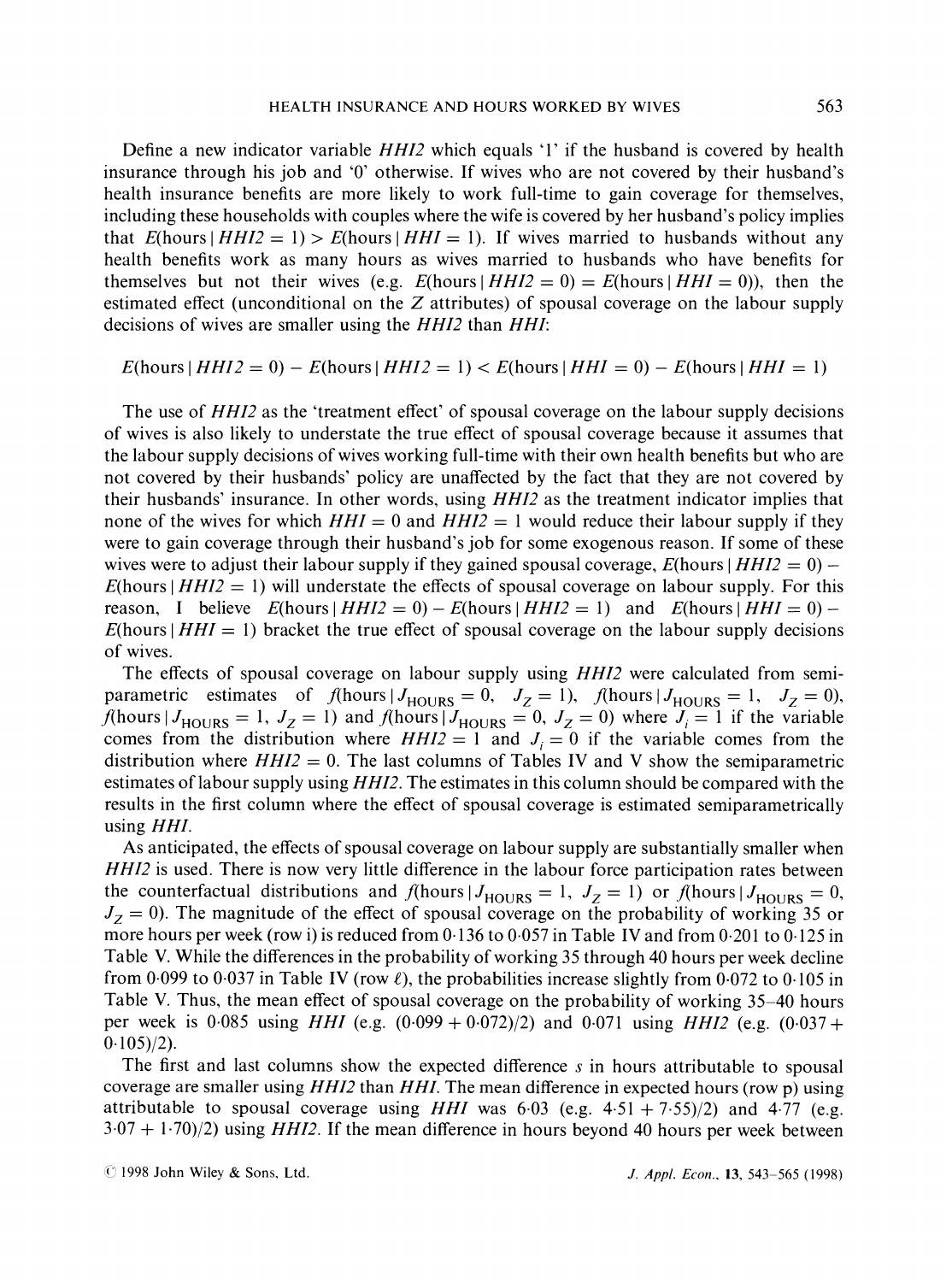**those with and without spousal coverage is due to omitted variables correlated with spousal coverage, then the relevant measure of the impact of spousal coverage is the difference in expected hours of work given expected hours are less than or equal to 40. These calculations are shown in row aa. Using HHI the mean expected difference in hours due to spousal coverage is 4 23 (e.g.**   $(4.03 + 4.43)/2$ ) while the comparable figure using *HHI2* is 1.78 hours (e.g.  $(0.71 + 1.87)/2$ ).

## **11. SUMMARY AND CONCLUSIONS**

**This study investigated how the health benefits wives receive through their husbands' compensation package affects their labour supply decisions. Wives without spousal coverage are more likely to work full-time compared to wives with spousal coverage because wives without spousal coverage are more likely to demand a job with health benefits and will usually have to work fulltime to gain these benefits. The parametric and semiparametric estimates support this conclusion, though the parametric estimates of the effects of spousal coverage on wives' labour supply decisions are smaller than the semiparametric estimates.** 

**Using the semiparametric decomposition method developed by DiNardo et al. (1996), the preferred estimates suggest the changes in the probabilities of working full-time attributable to changes in spousal coverage range from 0 071 to 0.085. The predicted mean effect of spousal coverage on hours per week given that hours are less than or equal to 40 hours ranged from a lower-bound estimate of 1 78 hours using HHI2 to 4 23 hours using HHI. The lower-bound estimates of 0 071 and 1 78 hours are based on an estimate where the spousal coverage variable is defined by whether the husband has health insurance coverage through his job (HHI2). This is a lower-bound estimate because it assumes none of the wives married to husbands who have health insurance that does not cover them would change their labour supply decisions if they were to gain spousal coverage. The upper-bound estimates of 0.085 and 4 23 hours are based on estimates where spousal coverage is based on whether the wife is covered by her husband's health insurance**  policy (*HHI*). Wives may be uncovered by their husbands' health insurance (*HHI* = 0) either **because the husbands lack health insurance or because they have health insurance but their wives are not covered. Some wives in this latter category may not be covered by their husbands' policies because of their own job and labour supply choices and their labour supply decisions would be unchanged if they gained spousal coverage. For this reason, the estimates using HHI overestimate the impact of an exogenous change in spousal coverage on the labour supply decisions of wives.** 

**The two specifications of spousal coverage using HHI and HHI2 each provide a pair of estimates of the probability a wife without spousal coverage working full-time would decide to work less than full-time if they gained spousal coverage. The mean estimate of this probability from the two decompositions using HHI2 is 0 120 and the mean estimate of the probability using HHI is 0-141. The two specifications also provide a pair of estimates of the probability a wife with spousal coverage would shift from full-time employment to less than full-time employment if she gained spousal coverage. Using HHI the average probability is 0158 and 0143 using HHI2. Thus, both HHI and HHI2 give very similar estimates of these transitional probabilities.** 

**The underlying model for the statistical work presented in this paper assumes wives sort themselves into jobs based on their demand for employer-provided health benefits given the common employer constraint that health benefits are only provided to full-time workers and given the health insurance provided through their husbands' employers. In many households the health benefits that husbands receive through their jobs are unlikely to be exogenous to the job**